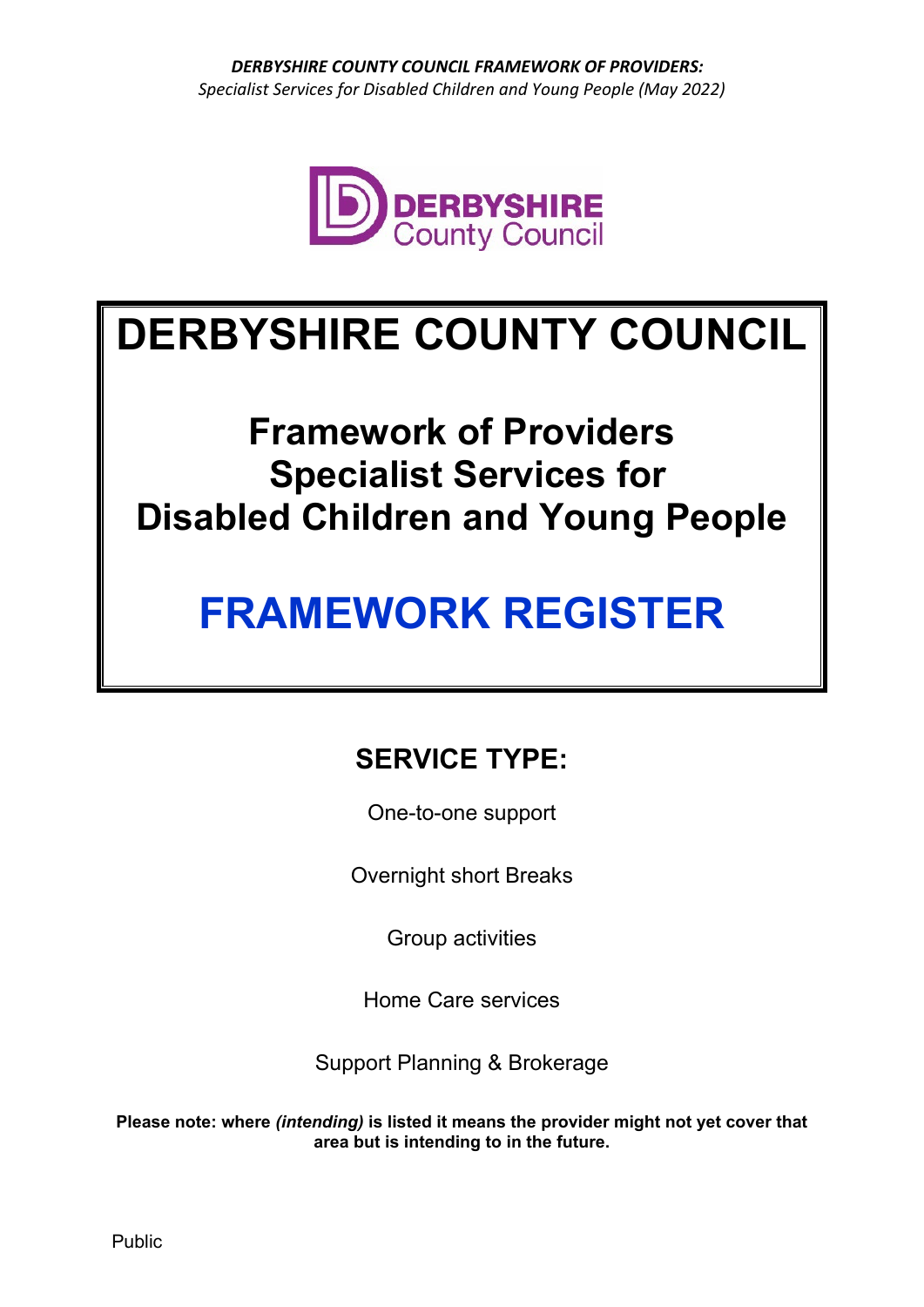*Specialist Services for Disabled Children and Young People (May 2022)* 

#### **SERVICE TYPE: ONE TO ONE SUPPORT**

Specialised befriending, sitting / childcare service for disabled children and young people.

### **Amber Valley**

| <b>Service Provider</b>                 | Age<br><b>Groups</b> | <b>Contact Details</b>                    |
|-----------------------------------------|----------------------|-------------------------------------------|
|                                         |                      | https://www.derbyshireautismservices.org/ |
| <b>Derbyshire Autism Services Group</b> | $0 - 25$             | enquiries@derbyshireautismservices.org    |
|                                         |                      | 01773 741 221                             |
| <b>DNA Care Services</b>                | $0 - 25$             | https://www.dnacareservices.co.uk/        |
|                                         |                      | https://ftmdance.co.uk/                   |
| <b>FTM Dance CIC (Intending)</b>        | $0 - 25$             | management.derbs@ftmdance.co.uk           |
|                                         |                      | 0116 3805608                              |
|                                         |                      | https://www.j24resourcing.co.uk/contact/  |
| <b>J24 Resourcing Limited</b>           | $0 - 25$             | contact@j24resourcing.co.uk               |
|                                         |                      | 01332 986 330                             |
|                                         |                      | http://www.Reach-housing.co.uk            |
| <b>Reach Housing and Enablement</b>     | $0 - 25$             | info@reachhousing.com                     |
|                                         |                      | 01623 559299                              |
|                                         |                      | https://umbrella.uk.net/                  |
| <b>Umbrella</b>                         | $0 - 25$             | admin@umbrella.uk.net                     |
|                                         |                      | 01332 785658                              |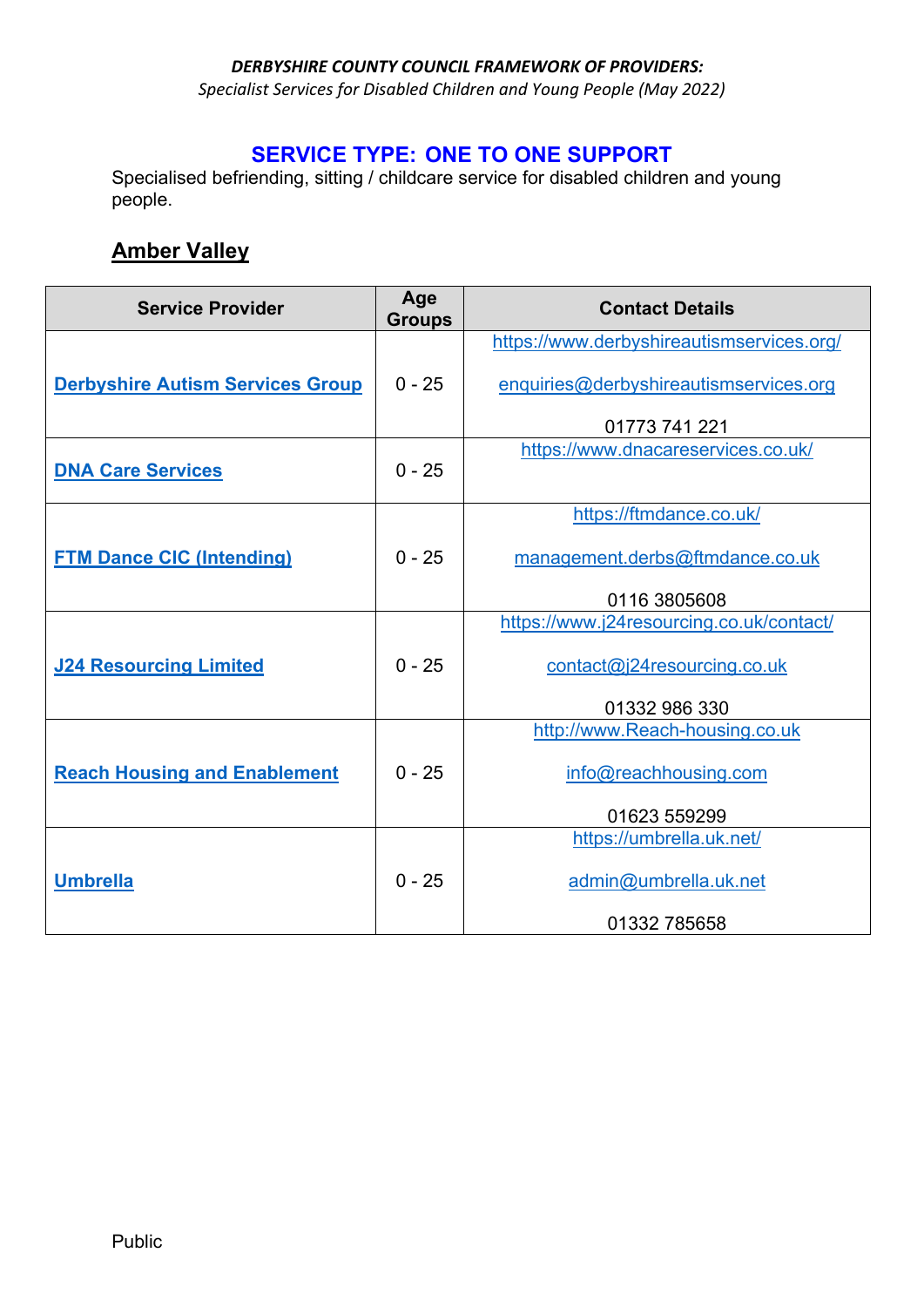*Specialist Services for Disabled Children and Young People (May 2022)* 

### **Bolsover**

| <b>Service Provider</b>                 | Age<br><b>Groups</b> | <b>Contact Details</b>                    |
|-----------------------------------------|----------------------|-------------------------------------------|
|                                         |                      | https://www.amgnursing.com/               |
| <b>AMG Consultancy Services Ltd</b>     | $0 - 25$             | Rachel.simpson@amgnursing.com             |
|                                         |                      | 01785 719558                              |
|                                         |                      | https://www.derbyshireautismservices.org/ |
| <b>Derbyshire Autism Services Group</b> | $0 - 25$             | enquiries@derbyshireautismservices.org    |
|                                         |                      | 01773 741 221                             |
| <b>DNA Care Services</b>                | $0 - 25$             | https://www.dnacareservices.co.uk/        |
|                                         |                      | https://ftmdance.co.uk/                   |
| <b>FTM Dance CIC (Intending)</b>        | $0 - 25$             | management.derbs@ftmdance.co.uk           |
|                                         |                      | 0116 3805608                              |
|                                         |                      | http://www.Reach-housing.co.uk            |
| <b>Reach Housing and Enablement</b>     | $0 - 25$             | info@reachhousing.com                     |
|                                         |                      | 01623 559299                              |
|                                         |                      | https://tordanhealthcare.co.uk/           |
| <b>Tordan Healthcare (intending)</b>    | $0 - 25$             | care@tordanhealthcare.co.uk               |
|                                         |                      | 0161 711 1871                             |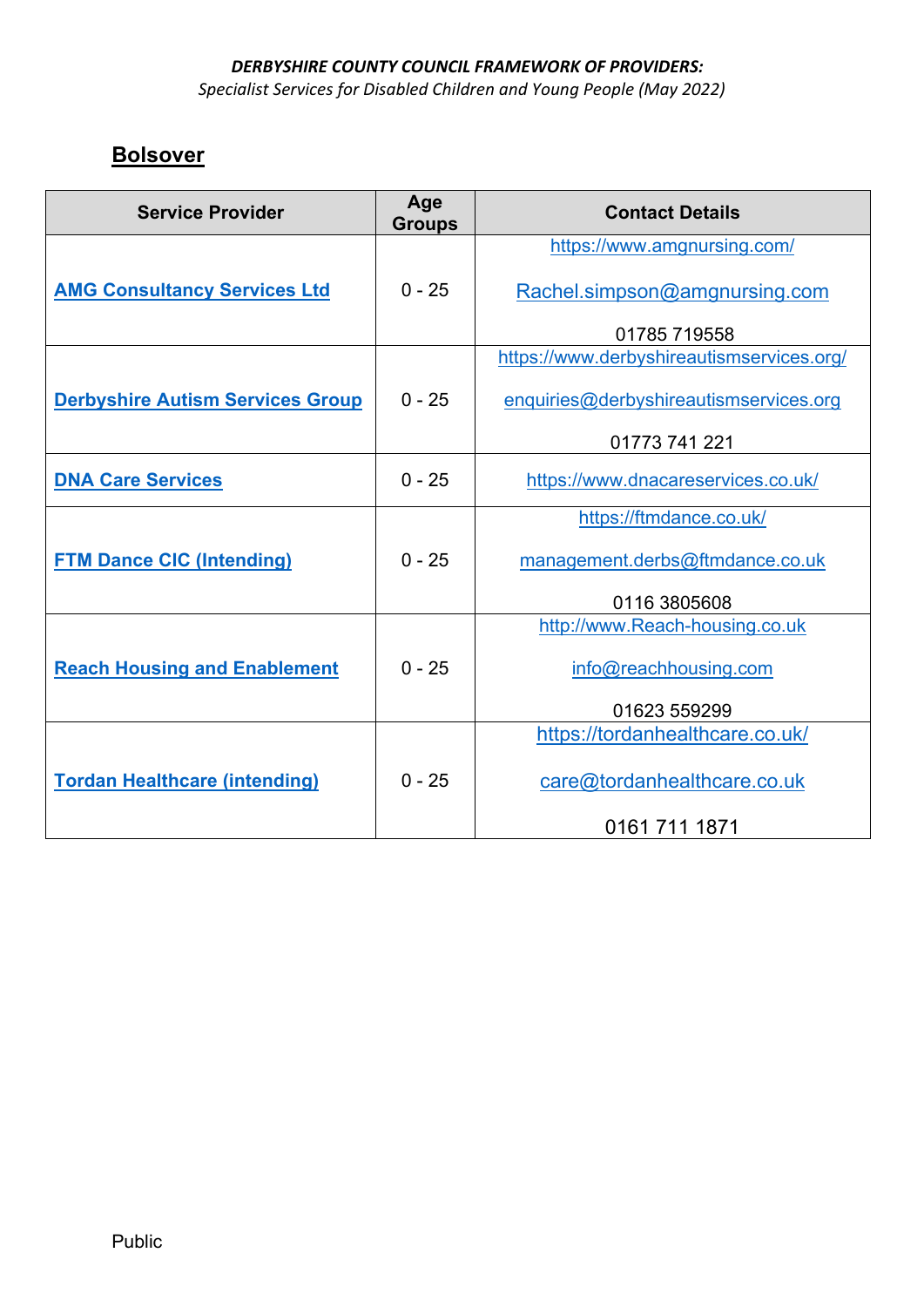*Specialist Services for Disabled Children and Young People (May 2022)* 

# **Chesterfield**

| <b>Service Provider</b>                   | Age<br><b>Groups</b> | <b>Contact Details</b>                    |
|-------------------------------------------|----------------------|-------------------------------------------|
|                                           |                      | https://www.amgnursing.com/               |
| <b>AMG Consultancy Services Ltd</b>       | $0 - 25$             | Rachel.simpson@amgnursing.com             |
|                                           |                      | 01785 719558                              |
|                                           |                      | https://www.derbyshireautismservices.org/ |
| <b>Derbyshire Autism Services Group</b>   | $0 - 25$             | enquiries@derbyshireautismservices.org    |
|                                           |                      | 01773 741 221                             |
| <b>DNA Care Services</b>                  | $0 - 25$             | https://www.dnacareservices.co.uk/        |
|                                           |                      | https://ftmdance.co.uk/                   |
| <b>FTM Dance CIC (Intending)</b>          | $0 - 25$             | management.derbs@ftmdance.co.uk           |
|                                           |                      | 0116 3805608                              |
|                                           |                      | https://www.j24resourcing.co.uk/contact/  |
| <b>J24 Resourcing Limited (intending)</b> | $0 - 25$             | contact@j24resourcing.co.uk               |
|                                           |                      | 01332 986 330                             |
|                                           |                      | http://www.Reach-housing.co.uk            |
| <b>Reach Housing and Enablement</b>       | $0 - 25$             | info@reachhousing.com                     |
|                                           |                      | 01623 559299                              |
|                                           |                      | https://tordanhealthcare.co.uk/           |
| <b>Tordan Healthcare</b>                  | $0 - 25$             | care@tordanhealthcare.co.uk               |
|                                           |                      | 0161 711 1871                             |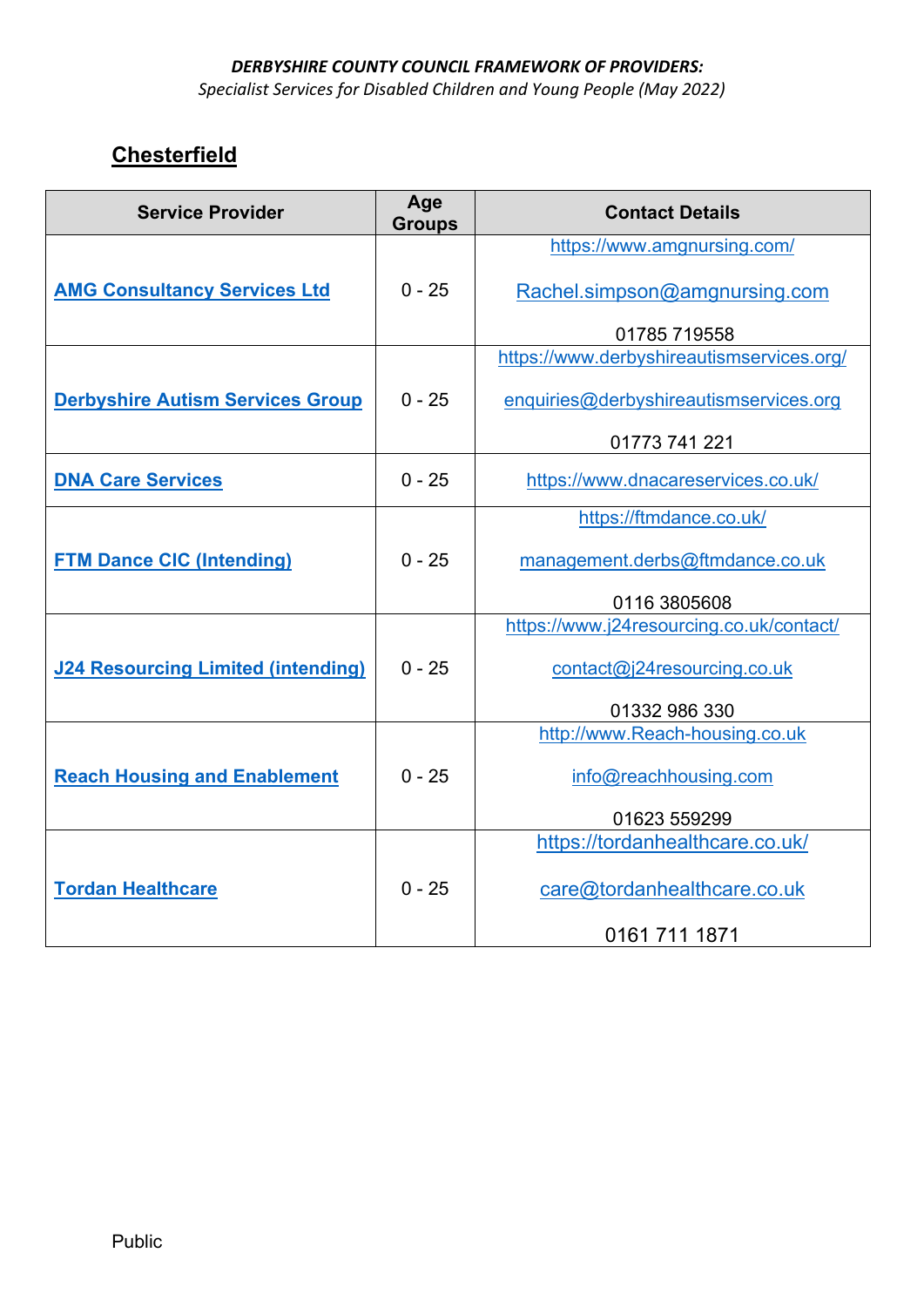*Specialist Services for Disabled Children and Young People (May 2022)* 

# **Derbyshire Dales**

| <b>Service Provider</b>                 | Age<br><b>Groups</b> | <b>Contact Details</b>                    |
|-----------------------------------------|----------------------|-------------------------------------------|
|                                         |                      | https://connex.org.uk/                    |
| <b>Connex Community Support</b>         | $0 - 25$             | careandsupportcyp@connex.org.uk           |
|                                         |                      | 01298 23970                               |
|                                         |                      | https://www.derbyshireautismservices.org/ |
| <b>Derbyshire Autism Services Group</b> | $0 - 25$             | enquiries@derbyshireautismservices.org    |
|                                         |                      | 01773 741 221                             |
| <b>DNA Care Services</b>                | $0 - 25$             | https://www.dnacareservices.co.uk/        |
|                                         |                      | https://ftmdance.co.uk/                   |
| <b>FTM Dance CIC (Intending)</b>        | $0 - 25$             | management.derbs@ftmdance.co.uk           |
|                                         |                      | 0116 3805608                              |
|                                         |                      | https://tordanhealthcare.co.uk/           |
| <b>Tordan Healthcare (intending)</b>    | $0 - 25$             | care@tordanhealthcare.co.uk               |
|                                         |                      | 0161 711 1871                             |
|                                         |                      | https://umbrella.uk.net/                  |
| <b>Umbrella</b>                         | $0 - 25$             | admin@umbrella.uk.net                     |
|                                         |                      | 01332 785658                              |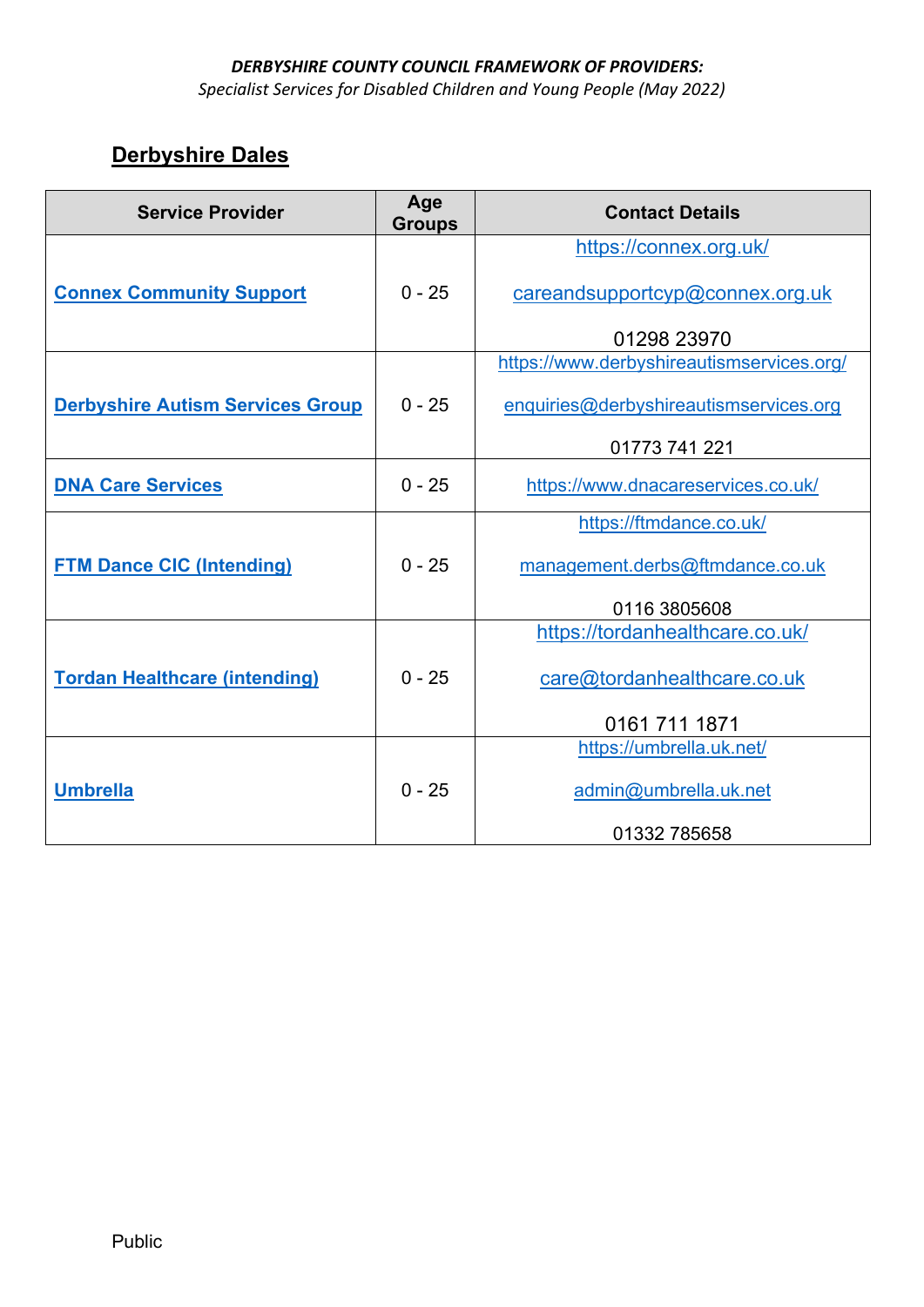*Specialist Services for Disabled Children and Young People (May 2022)* 

# **Erewash**

| <b>Service Provider</b>                 | Age<br><b>Groups</b> | <b>Contact Details</b>                    |
|-----------------------------------------|----------------------|-------------------------------------------|
|                                         |                      | https://www.derbyshireautismservices.org/ |
| <b>Derbyshire Autism Services Group</b> | $0 - 25$             | enquiries@derbyshireautismservices.org    |
|                                         |                      | 01773 741 221                             |
| <b>DNA Care Services</b>                | $0 - 25$             | https://www.dnacareservices.co.uk/        |
|                                         |                      | https://ftmdance.co.uk/                   |
| <b>FTM Dance CIC (Intending)</b>        | $0 - 25$             | management.derbs@ftmdance.co.uk           |
|                                         |                      | 0116 3805608                              |
|                                         |                      | https://www.j24resourcing.co.uk/contact/  |
| <b>J24 Resourcing Limited</b>           | $0 - 25$             | contact@j24resourcing.co.uk               |
|                                         |                      | 01332 986 330                             |
|                                         |                      | http://www.Reach-housing.co.uk            |
| <b>Reach Housing and Enablement</b>     | $0 - 25$             | info@reachhousing.com                     |
|                                         |                      | 01623 559299                              |
|                                         |                      | https://umbrella.uk.net/                  |
| <b>Umbrella</b>                         | $0 - 25$             | admin@umbrella.uk.net                     |
|                                         |                      | 01332 785658                              |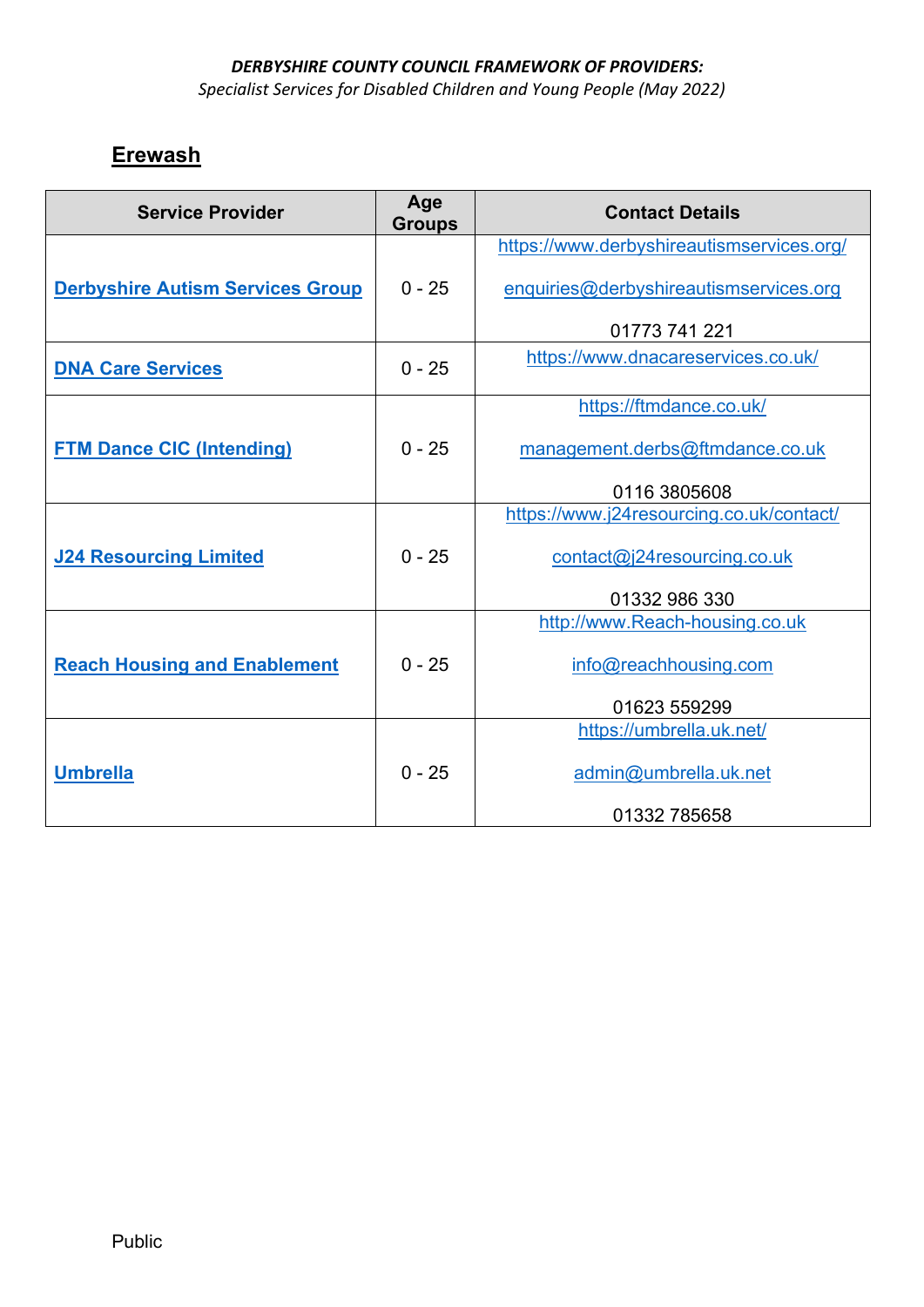*Specialist Services for Disabled Children and Young People (May 2022)* 

## **High Peak**

| <b>Service Provider</b>                 | Age<br><b>Groups</b> | <b>Contact Details</b>                    |
|-----------------------------------------|----------------------|-------------------------------------------|
|                                         |                      | https://connex.org.uk/                    |
| <b>Connex Community Support</b>         | $0 - 25$             | careandsupportcyp@connex.org.uk           |
|                                         |                      | 01298 23970                               |
|                                         |                      | https://www.derbyshireautismservices.org/ |
| <b>Derbyshire Autism Services Group</b> | $0 - 25$             | enquiries@derbyshireautismservices.org    |
|                                         |                      | 01773 741 221                             |
| <b>DNA Care Services</b>                | $0 - 25$             | https://www.dnacareservices.co.uk/        |
|                                         |                      | https://ftmdance.co.uk/                   |
| <b>FTM Dance CIC (Intending)</b>        | $0 - 25$             | management.derbs@ftmdance.co.uk           |
|                                         |                      | 0116 3805608                              |
|                                         |                      | https://tordanhealthcare.co.uk/           |
| <b>Tordan Healthcare</b>                | $0 - 25$             | care@tordanhealthcare.co.uk               |
|                                         |                      | 0161 711 1871                             |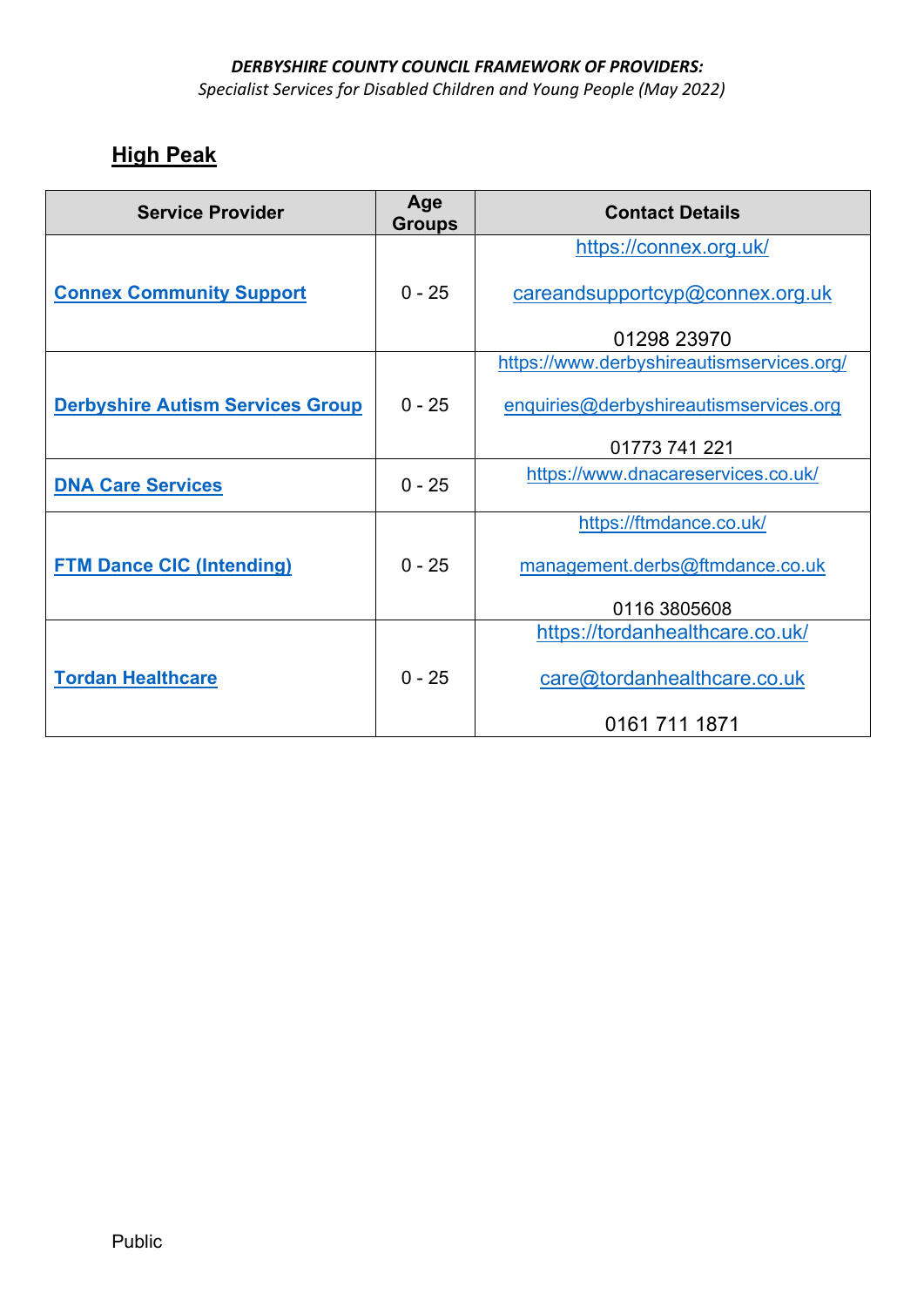*Specialist Services for Disabled Children and Young People (May 2022)* 

# **North East Derbyshire**

| <b>Service Provider</b>                 | Age<br><b>Groups</b> | <b>Contact Details</b>                    |
|-----------------------------------------|----------------------|-------------------------------------------|
|                                         |                      | https://www.amgnursing.com/               |
| <b>AMG Consultancy Services Ltd</b>     | $0 - 25$             | Rachel.simpson@amgnursing.com             |
|                                         |                      | 01785 719558                              |
|                                         |                      | https://www.derbyshireautismservices.org/ |
| <b>Derbyshire Autism Services Group</b> | $0 - 25$             | enquiries@derbyshireautismservices.org    |
|                                         |                      | 01773 741 221                             |
| <b>DNA Care Services</b>                | $0 - 25$             | https://www.dnacareservices.co.uk/        |
|                                         |                      | https://ftmdance.co.uk/                   |
| <b>FTM Dance CIC (Intending)</b>        | $0 - 25$             | management.derbs@ftmdance.co.uk           |
|                                         |                      | 0116 3805608                              |
|                                         |                      | http://www.Reach-housing.co.uk            |
| <b>Reach Housing and Enablement</b>     | $0 - 25$             | info@reachhousing.com                     |
|                                         |                      | 01623 559299                              |
|                                         |                      | https://tordanhealthcare.co.uk/           |
| <b>Tordan Healthcare (Intending)</b>    | $0 - 25$             | care@tordanhealthcare.co.uk               |
|                                         |                      | 0161 711 1871                             |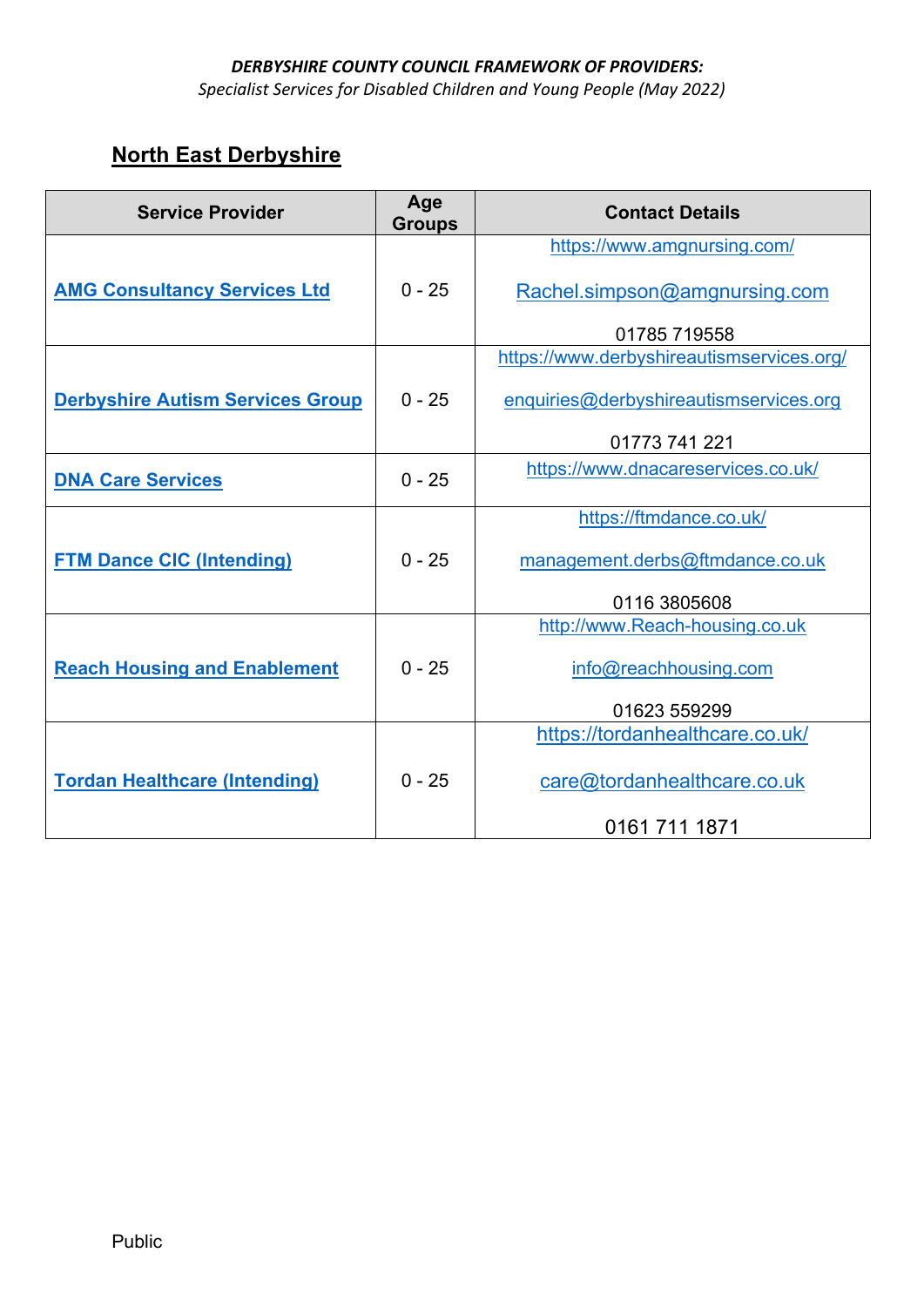*Specialist Services for Disabled Children and Young People (May 2022)* 

| <b>Service Provider</b>                 | Age<br><b>Groups</b> | <b>Contact Details</b>                    |
|-----------------------------------------|----------------------|-------------------------------------------|
|                                         |                      | https://www.derbyshireautismservices.org/ |
| <b>Derbyshire Autism Services Group</b> | $0 - 25$             | enquiries@derbyshireautismservices.org    |
|                                         |                      | 01773 741 221                             |
| <b>DNA Care Services</b>                | $0 - 25$             | https://www.dnacareservices.co.uk/        |
|                                         |                      | https://ftmdance.co.uk/                   |
| <b>FTM Dance CIC (Intending)</b>        | $0 - 25$             | management.derbs@ftmdance.co.uk           |
|                                         |                      | 0116 3805608                              |
|                                         |                      | https://www.j24resourcing.co.uk/contact/  |
| <b>J24 Resourcing Limited</b>           | $0 - 25$             | contact@j24resourcing.co.uk               |
|                                         |                      | 01332 986 330                             |
|                                         |                      | https://umbrella.uk.net/                  |
| <u>Umbrella</u>                         | $0 - 25$             | admin@umbrella.uk.net                     |
|                                         |                      | 01332 785658                              |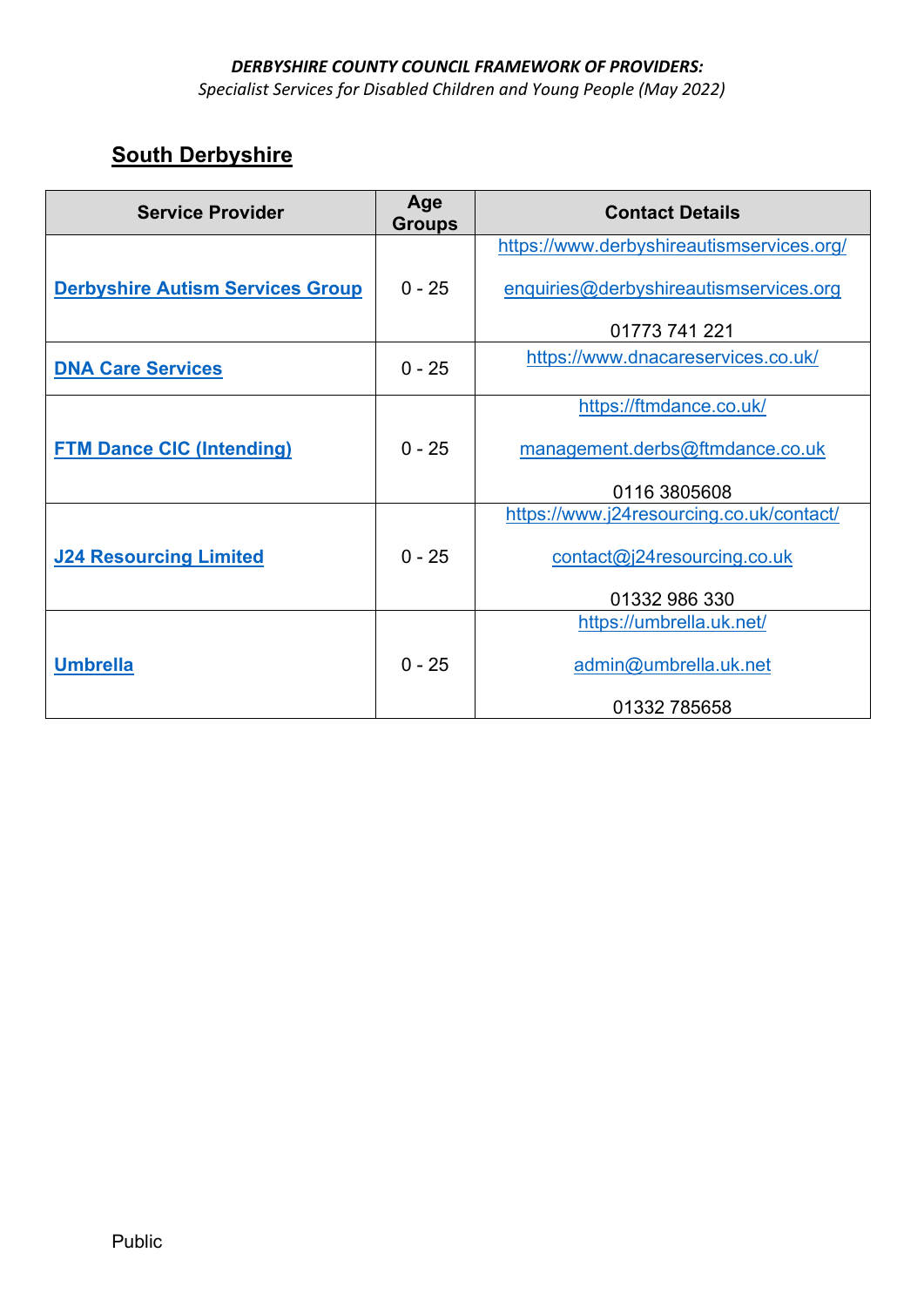*Specialist Services for Disabled Children and Young People (May 2022)* 

#### **SERVICE TYPE: OVERNIGHT SHORT BREAKS**

Residential activity breaks for disabled children and young people aged 8-18

### **Amber Valley**

| <b>Service Provider</b>             | Age<br><b>Groups</b> | <b>Contact Details</b>             |
|-------------------------------------|----------------------|------------------------------------|
| <b>DNA Care Services</b>            | $8 - 25$             | https://www.dnacareservices.co.uk/ |
|                                     |                      | http://www.Reach-housing.co.uk     |
| <b>Reach Housing and Enablement</b> | $8 - 17$             | info@reachhousing.com              |
|                                     |                      | 01623 559299                       |

### **Bolsover**

| <b>Service Provider</b>             | Age<br><b>Groups</b> | <b>Contact Details</b>             |
|-------------------------------------|----------------------|------------------------------------|
| <b>DNA Care Services</b>            | $8 - 25$             | https://www.dnacareservices.co.uk/ |
|                                     |                      | http://www.Reach-housing.co.uk     |
| <b>Reach Housing and Enablement</b> | 8 - 17               | info@reachhousing.com              |
|                                     |                      | 01623 559299                       |

#### **Chesterfield**

| <b>Service Provider</b>             | Age<br><b>Groups</b> | <b>Contact Details</b>             |
|-------------------------------------|----------------------|------------------------------------|
| <b>DNA Care Services</b>            | $8 - 25$             | https://www.dnacareservices.co.uk/ |
|                                     |                      | http://www.Reach-housing.co.uk     |
| <b>Reach Housing and Enablement</b> | 8 - 17               | info@reachhousing.com              |
|                                     |                      | 01623 559299                       |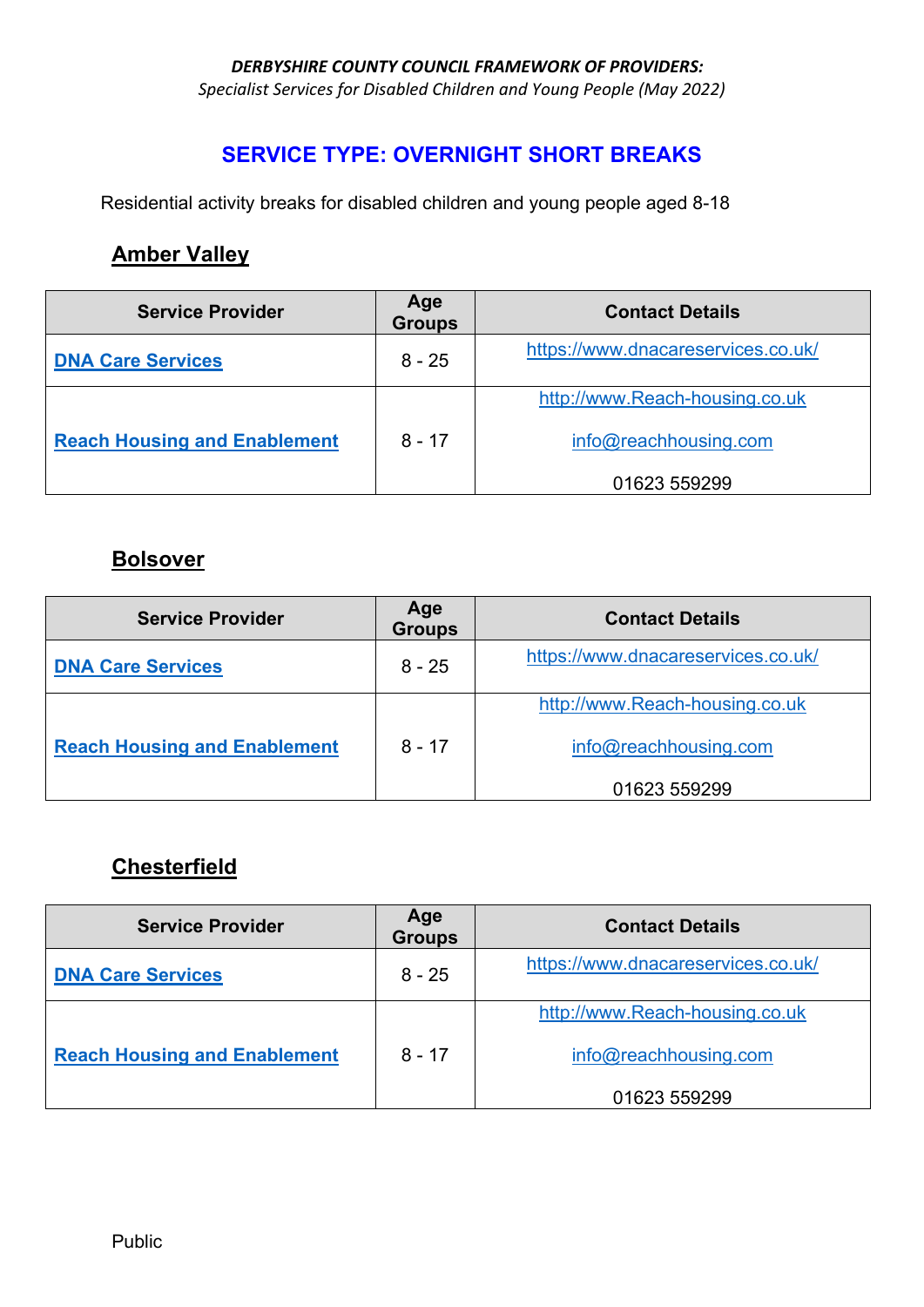*Specialist Services for Disabled Children and Young People (May 2022)* 

# **Derbyshire Dales**

| <b>Service Provider</b>  | Age<br><b>Groups</b> | <b>Contact Details</b>             |
|--------------------------|----------------------|------------------------------------|
| <b>DNA Care Services</b> | $8 - 25$             | https://www.dnacareservices.co.uk/ |

### **Erewash**

| <b>Service Provider</b>             | Age<br><b>Groups</b> | <b>Contact Details</b>             |
|-------------------------------------|----------------------|------------------------------------|
| <b>DNA Care Services</b>            | $8 - 25$             | https://www.dnacareservices.co.uk/ |
|                                     |                      | http://www.Reach-housing.co.uk     |
| <b>Reach Housing and Enablement</b> | $8 - 17$             | info@reachhousing.com              |
|                                     |                      | 01623 559299                       |

### **High Peak**

| <b>Service Provider</b>  | Age<br><b>Groups</b> | <b>Contact Details</b>             |
|--------------------------|----------------------|------------------------------------|
| <b>DNA Care Services</b> | $8 - 25$             | https://www.dnacareservices.co.uk/ |

# **North East Derbyshire**

| <b>Service Provider</b>             | Age<br><b>Groups</b> | <b>Contact Details</b>             |
|-------------------------------------|----------------------|------------------------------------|
| <b>DNA Care Services</b>            | $8 - 25$             | https://www.dnacareservices.co.uk/ |
|                                     |                      | http://www.Reach-housing.co.uk     |
| <b>Reach Housing and Enablement</b> | $8 - 17$             | info@reachhousing.com              |
|                                     |                      | 01623 559299                       |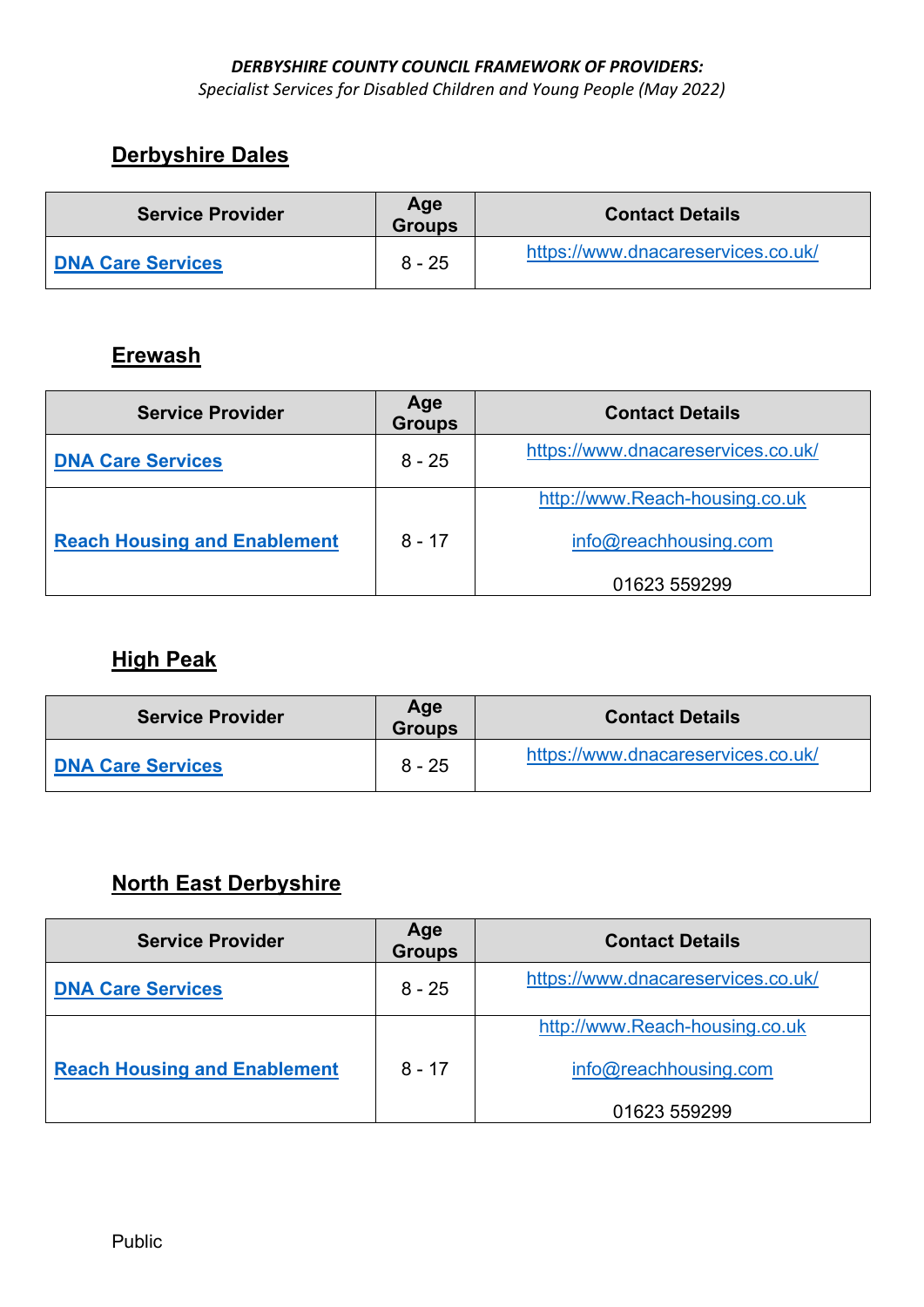*Specialist Services for Disabled Children and Young People (May 2022)* 

| <b>Service Provider</b>  | Age<br><b>Groups</b> | <b>Contact Details</b>             |
|--------------------------|----------------------|------------------------------------|
| <b>DNA Care Services</b> | $8 - 25$             | https://www.dnacareservices.co.uk/ |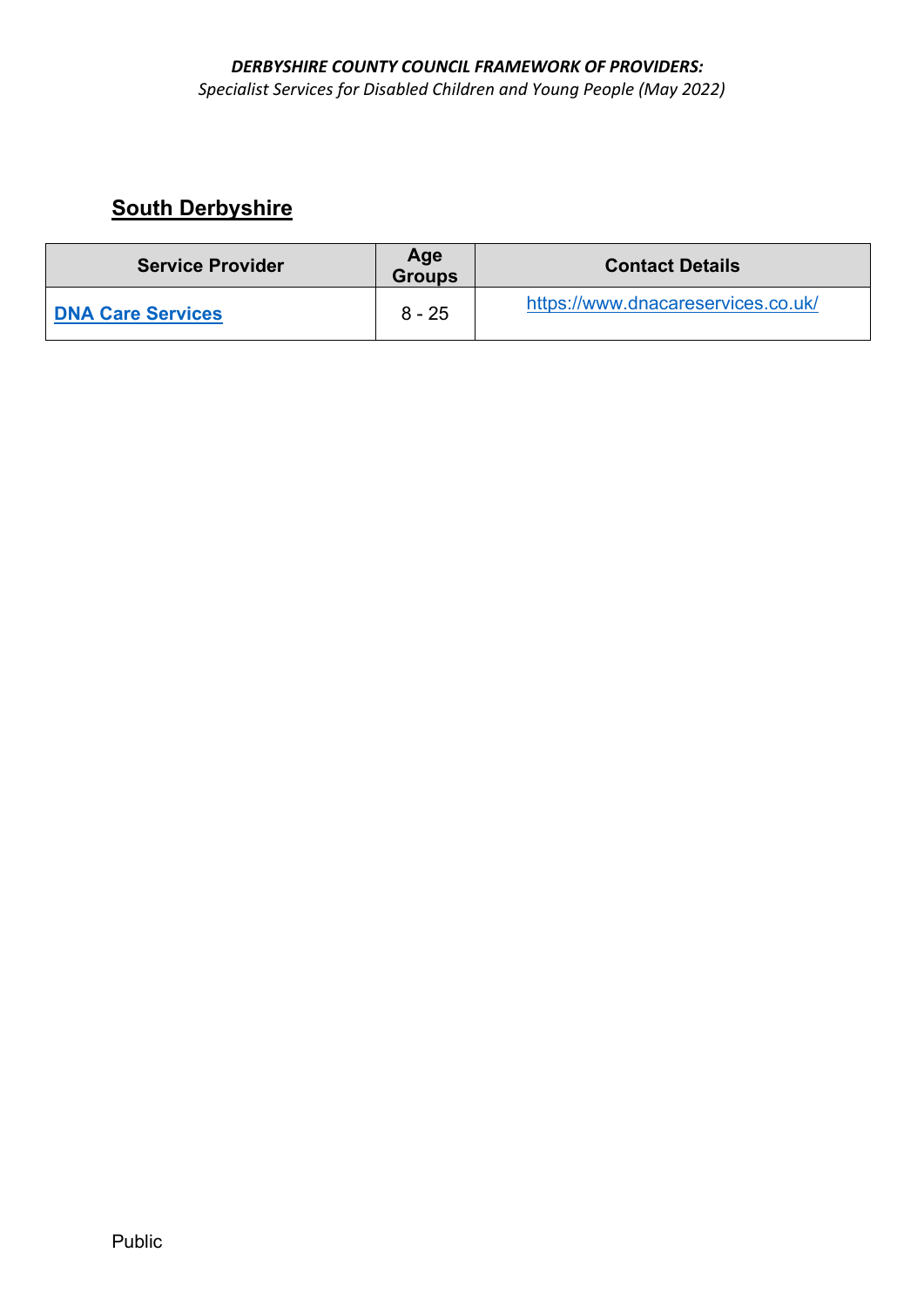*Specialist Services for Disabled Children and Young People (May 2022)* 

### **SERVICE TYPE: GROUP ACTIVITIES**

Specialist group activities for disabled children and young people.

#### **Amber Valley**

| <b>Service Provider</b>                 | Age<br><b>Groups</b> | <b>Contact Details</b>                    |
|-----------------------------------------|----------------------|-------------------------------------------|
|                                         |                      | https://www.derbyshireautismservices.org/ |
| <b>Derbyshire Autism Services Group</b> | $5 - 25$             | enquiries@derbyshireautismservices.org    |
|                                         |                      | 01773 741 221                             |
|                                         |                      | https://ftmdance.co.uk/                   |
| <b>FTM Dance CIC (intending)</b>        | $5 - 25$             | management.derbs@ftmdance.co.uk           |
|                                         |                      | 0116 3805608                              |

#### **Bolsover**

| <b>Service Provider</b>          | Age<br><b>Groups</b> | <b>Contact Details</b>          |
|----------------------------------|----------------------|---------------------------------|
|                                  |                      | https://ftmdance.co.uk/         |
| <b>FTM Dance CIC (Intending)</b> | $5 - 25$             | management.derbs@ftmdance.co.uk |
|                                  |                      | 0116 3805608                    |

### **Chesterfield**

| <b>Service Provider</b>                 | Age<br><b>Groups</b> | <b>Contact Details</b>                    |
|-----------------------------------------|----------------------|-------------------------------------------|
|                                         |                      | https://www.derbyshireautismservices.org/ |
| <b>Derbyshire Autism Services Group</b> | $5 - 25$             | enquiries@derbyshireautismservices.org    |
|                                         |                      | 01773 741 221                             |
|                                         |                      | https://ftmdance.co.uk/                   |
| <b>FTM Dance CIC (intending)</b>        | $5 - 25$             | management.derbs@ftmdance.co.uk           |
|                                         |                      | 0116 3805608                              |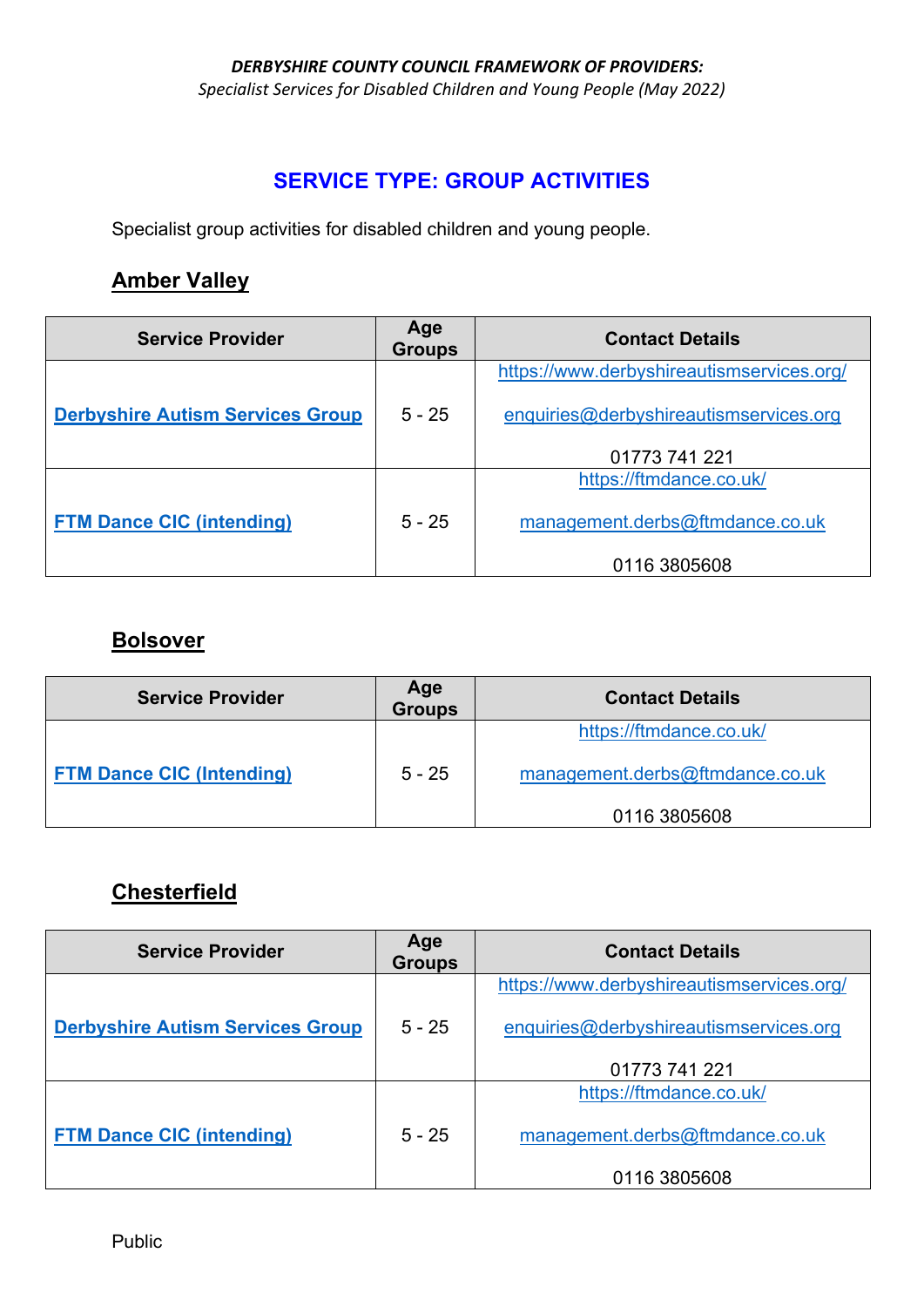*Specialist Services for Disabled Children and Young People (May 2022)* 

### **Derbyshire Dales**

| <b>Service Provider</b>              | Age<br><b>Groups</b> | <b>Contact Details</b>            |
|--------------------------------------|----------------------|-----------------------------------|
|                                      |                      | https://www.caudwellchildren.com/ |
| <b>Caudwell Children (Intending)</b> | $5 - 25$             | charity@caudwellchildren.com      |
|                                      |                      | 0345 3001348                      |
|                                      |                      | https://connex.org.uk/            |
| <b>Connex Community Support</b>      | $5 - 25$             | careandsupportcyp@connex.org.uk   |
|                                      |                      | 01298 23970                       |
|                                      |                      | https://ftmdance.co.uk/           |
| <b>FTM Dance CIC (intending)</b>     | $5 - 25$             | management.derbs@ftmdance.co.uk   |
|                                      |                      | 0116 3805608                      |
|                                      |                      | https://umbrella.uk.net/          |
| <b>Umbrella</b>                      | $5 - 25$             | admin@umbrella.uk.net             |
|                                      |                      | 01332 785658                      |

# **Erewash**

| <b>Service Provider</b>          | Age<br><b>Groups</b> | <b>Contact Details</b>          |
|----------------------------------|----------------------|---------------------------------|
|                                  |                      | https://ftmdance.co.uk/         |
| <b>FTM Dance CIC (intending)</b> | $5 - 25$             | management.derbs@ftmdance.co.uk |
|                                  |                      | 0116 3805608                    |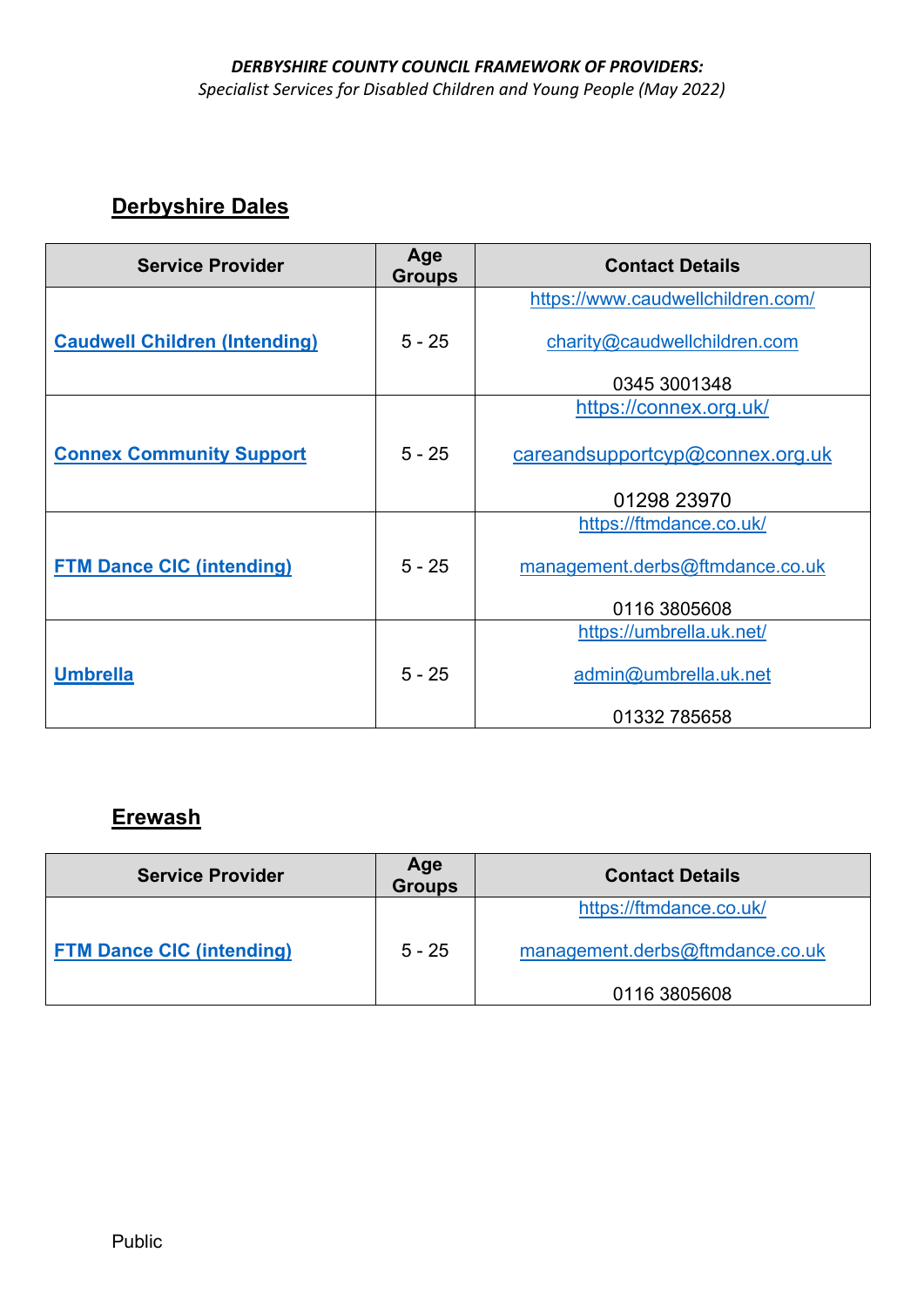*Specialist Services for Disabled Children and Young People (May 2022)* 

# **High Peak**

| <b>Service Provider</b>                 | Age<br><b>Groups</b> | <b>Contact Details</b>                    |
|-----------------------------------------|----------------------|-------------------------------------------|
|                                         |                      | https://www.caudwellchildren.com/         |
| <b>Caudwell Children (Intending)</b>    | $5 - 25$             | charity@caudwellchildren.com              |
|                                         |                      | 0345 3001348                              |
|                                         |                      | https://connex.org.uk/                    |
| <b>Connex Community Support</b>         | $5 - 25$             | careandsupportcyp@connex.org.uk           |
|                                         |                      | 01298 23970                               |
|                                         |                      | https://www.derbyshireautismservices.org/ |
| <b>Derbyshire Autism Services Group</b> | $5 - 25$             | enquiries@derbyshireautismservices.org    |
|                                         |                      | 01773 741 221                             |
|                                         |                      | https://ftmdance.co.uk/                   |
| <b>FTM Dance CIC (intending)</b>        | $5 - 25$             | management.derbs@ftmdance.co.uk           |
|                                         |                      | 0116 3805608                              |

#### **North East Derbyshire**

| <b>Service Provider</b>          | Age<br><b>Groups</b> | <b>Contact Details</b>          |
|----------------------------------|----------------------|---------------------------------|
|                                  |                      | https://ftmdance.co.uk/         |
| <b>FTM Dance CIC (intending)</b> | $5 - 25$             | management.derbs@ftmdance.co.uk |
|                                  |                      | 0116 3805608                    |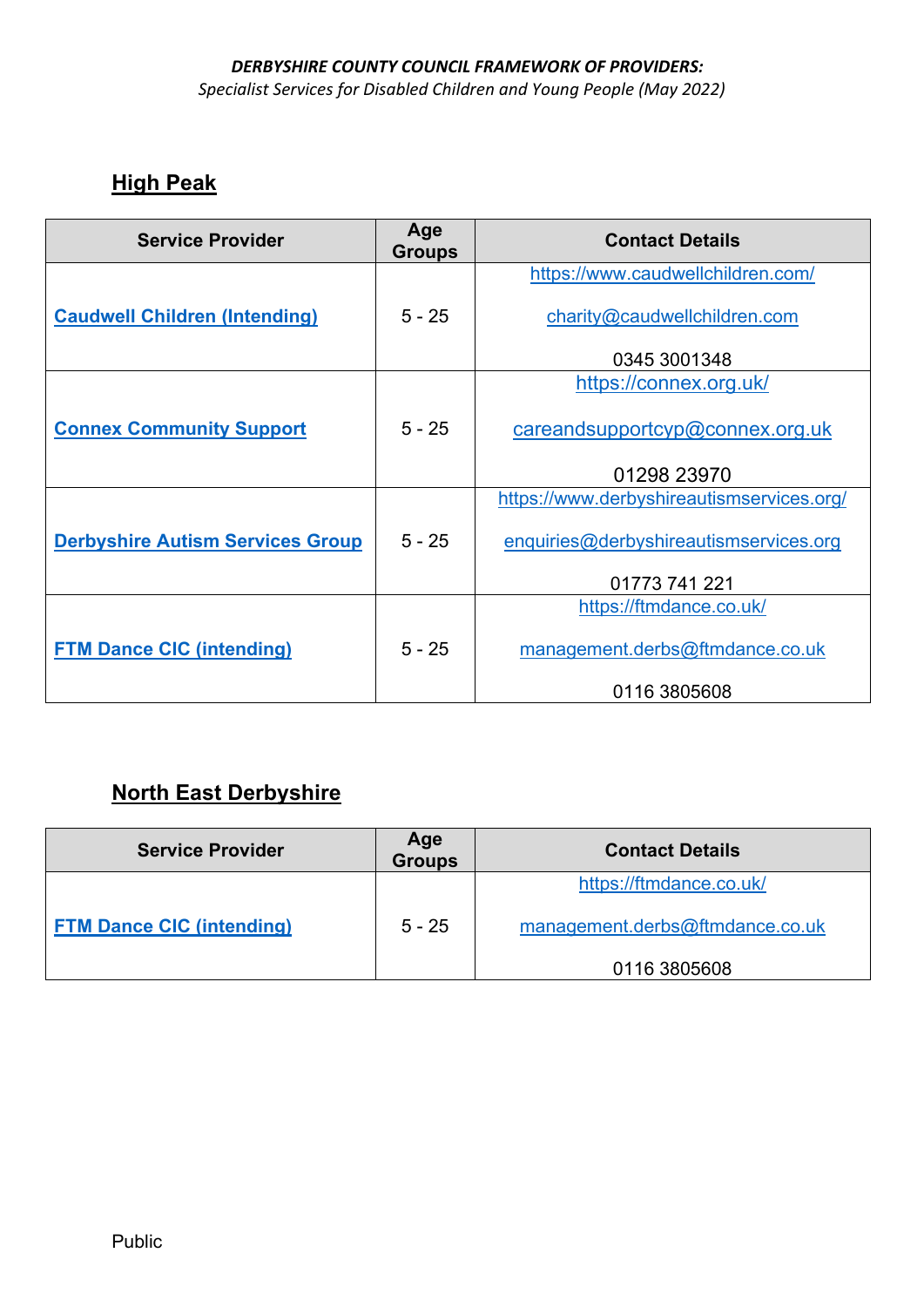#### *DERBYSHIRE COUNTY COUNCIL FRAMEWORK OF PROVIDERS: Specialist Services for Disabled Children and Young People (May 2022)*

| <b>Service Provider</b>                 | Age<br><b>Groups</b> | <b>Contact Details</b>                    |
|-----------------------------------------|----------------------|-------------------------------------------|
|                                         |                      | https://www.caudwellchildren.com/         |
| <b>Caudwell Children (Intending)</b>    | $5 - 25$             | charity@caudwellchildren.com              |
|                                         |                      | 0345 3001348                              |
|                                         |                      | https://www.derbyshireautismservices.org/ |
| <b>Derbyshire Autism Services Group</b> | $5 - 25$             | enquiries@derbyshireautismservices.org    |
|                                         |                      | 01773 741 221                             |
|                                         |                      | https://ftmdance.co.uk/                   |
| <b>FTM Dance CIC (Intending)</b>        | $5 - 25$             | management.derbs@ftmdance.co.uk           |
|                                         |                      | 0116 3805608                              |
|                                         |                      | https://umbrella.uk.net/                  |
| <b>Umbrella</b>                         | $5 - 25$             | admin@umbrella.uk.net                     |
|                                         |                      | 01332 785658                              |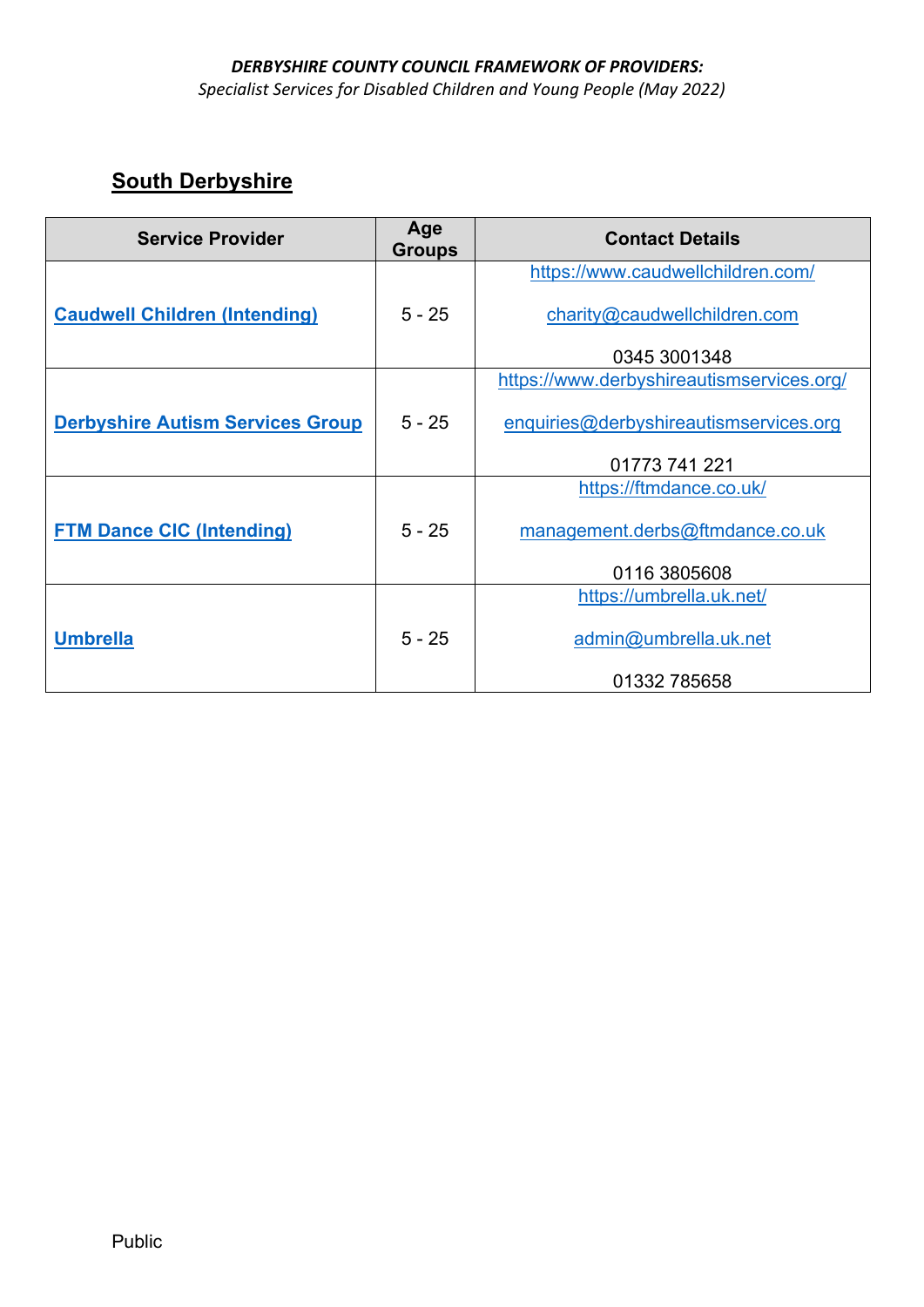*Specialist Services for Disabled Children and Young People (May 2022)* 

#### **SERVICE TYPE: HOME CARE SERVICES**

To Provide support to disabled children, young people and their families with personal, practical and social / emotional aspects of ordinary living that young people might usually perform for themselves or might be performed by their carers.

#### **Amber Valley**

| <b>Service Provider</b>       | Age<br><b>Groups</b> | <b>Contact Details</b>                   |
|-------------------------------|----------------------|------------------------------------------|
| <b>DNA Care Services</b>      | $0 - 25$             | https://www.dnacareservices.co.uk/       |
|                               |                      | https://www.j24resourcing.co.uk/contact/ |
| <b>J24 Resourcing Limited</b> | $0 - 25$             | contact@j24resourcing.co.uk              |
|                               |                      | 01332 986 330                            |

#### **Bolsover**

| <b>Service Provider</b>             | Age<br><b>Groups</b> | <b>Contact Details</b>                   |
|-------------------------------------|----------------------|------------------------------------------|
|                                     |                      | https://www.agradecare.co.uk/            |
| <b>Agrade Community Service</b>     | $0 - 25$             | admin@agradecare.co.uk                   |
|                                     |                      | 01246 252373                             |
|                                     |                      | https://www.amgnursing.com/              |
| <b>AMG Consultancy Services Ltd</b> | $0 - 25$             | Rachel.simpson@amgnursing.com            |
|                                     |                      | 01785 719558                             |
| <b>DNA Care Services</b>            | $0 - 25$             |                                          |
|                                     |                      | https://www.j24resourcing.co.uk/contact/ |
| <b>J24 Resourcing Limited</b>       | $0 - 25$             | contact@j24resourcing.co.uk              |
|                                     |                      | 01332 986 330                            |
|                                     |                      | https://tordanhealthcare.co.uk/          |
| <b>Tordan Healthcare</b>            | $0 - 25$             | care@tordanhealthcare.co.uk              |
|                                     |                      | 0161 711 1871                            |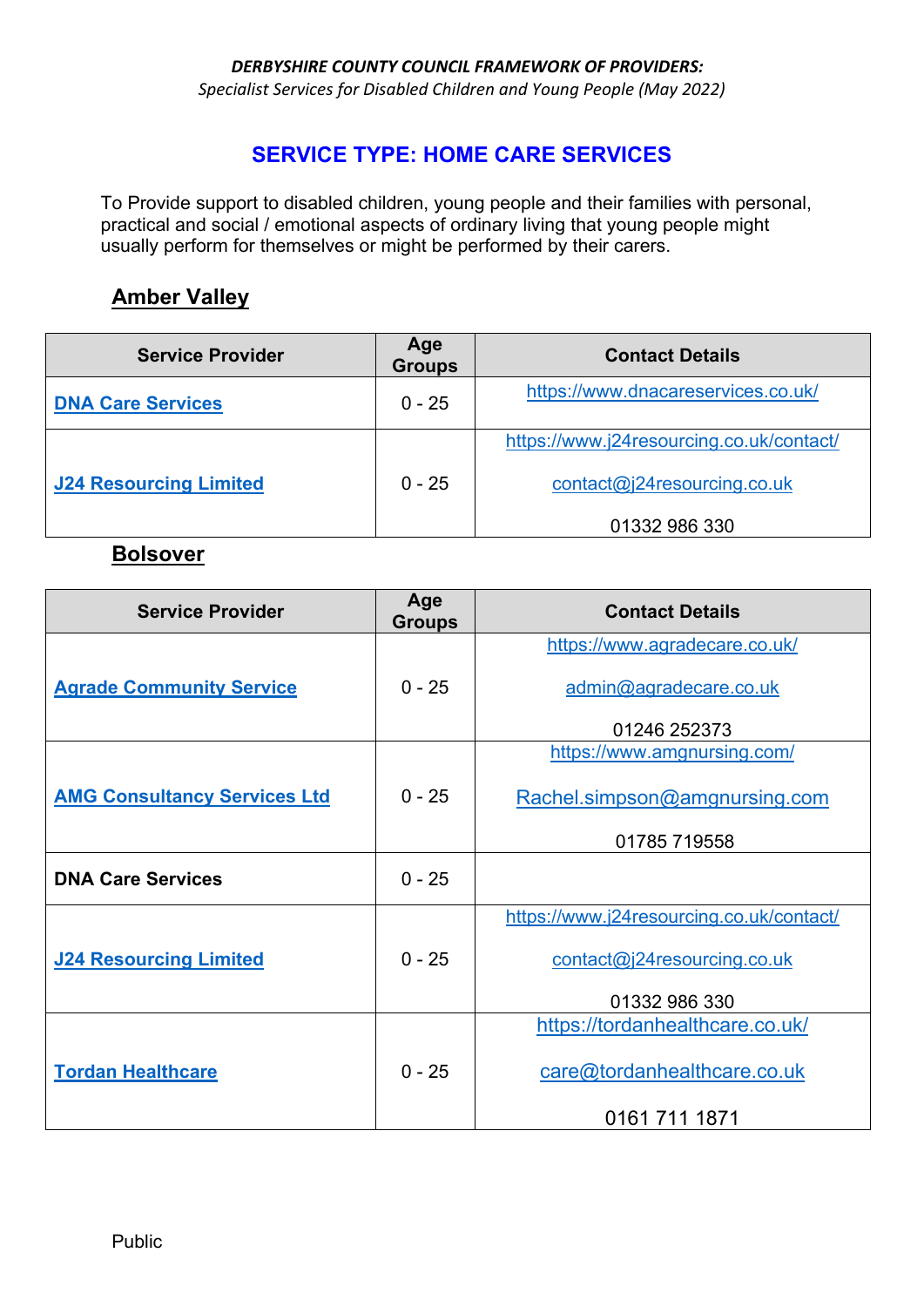*Specialist Services for Disabled Children and Young People (May 2022)* 

# **Chesterfield**

| <b>Service Provider</b>             | Age<br><b>Groups</b> | <b>Contact Details</b>                   |
|-------------------------------------|----------------------|------------------------------------------|
|                                     |                      | https://www.agradecare.co.uk/            |
| <b>Agrade Community Service</b>     | $0 - 25$             | admin@agradecare.co.uk                   |
|                                     |                      | 01246 252373                             |
|                                     |                      | https://www.amgnursing.com/              |
| <b>AMG Consultancy Services Ltd</b> | $0 - 25$             | Rachel.simpson@amgnursing.com            |
|                                     |                      | 01785 719558                             |
| <b>DNA Care Services</b>            | $0 - 25$             |                                          |
|                                     |                      | https://www.j24resourcing.co.uk/contact/ |
| <b>J24 Resourcing Limited</b>       | $0 - 25$             | contact@j24resourcing.co.uk              |
|                                     |                      | 01332 986 330                            |
|                                     |                      | https://tordanhealthcare.co.uk/          |
| <b>Tordan Healthcare</b>            | $0 - 25$             | care@tordanhealthcare.co.uk              |
|                                     |                      | 0161 711 1871                            |

# **Derbyshire Dales**

| <b>Service Provider</b>         | Age<br><b>Groups</b> | <b>Contact Details</b>                   |
|---------------------------------|----------------------|------------------------------------------|
|                                 |                      | https://connex.org.uk/                   |
| <b>Connex Community Support</b> | $0 - 25$             | careandsupportcyp@connex.org.uk          |
|                                 |                      | 01298 23970                              |
| <b>DNA Care Services</b>        | $0 - 25$             | https://www.dnacareservices.co.uk/       |
|                                 |                      | https://www.j24resourcing.co.uk/contact/ |
| <b>J24 Resourcing Limited</b>   | $0 - 25$             | contact@j24resourcing.co.uk              |
|                                 |                      | 01332 986 330                            |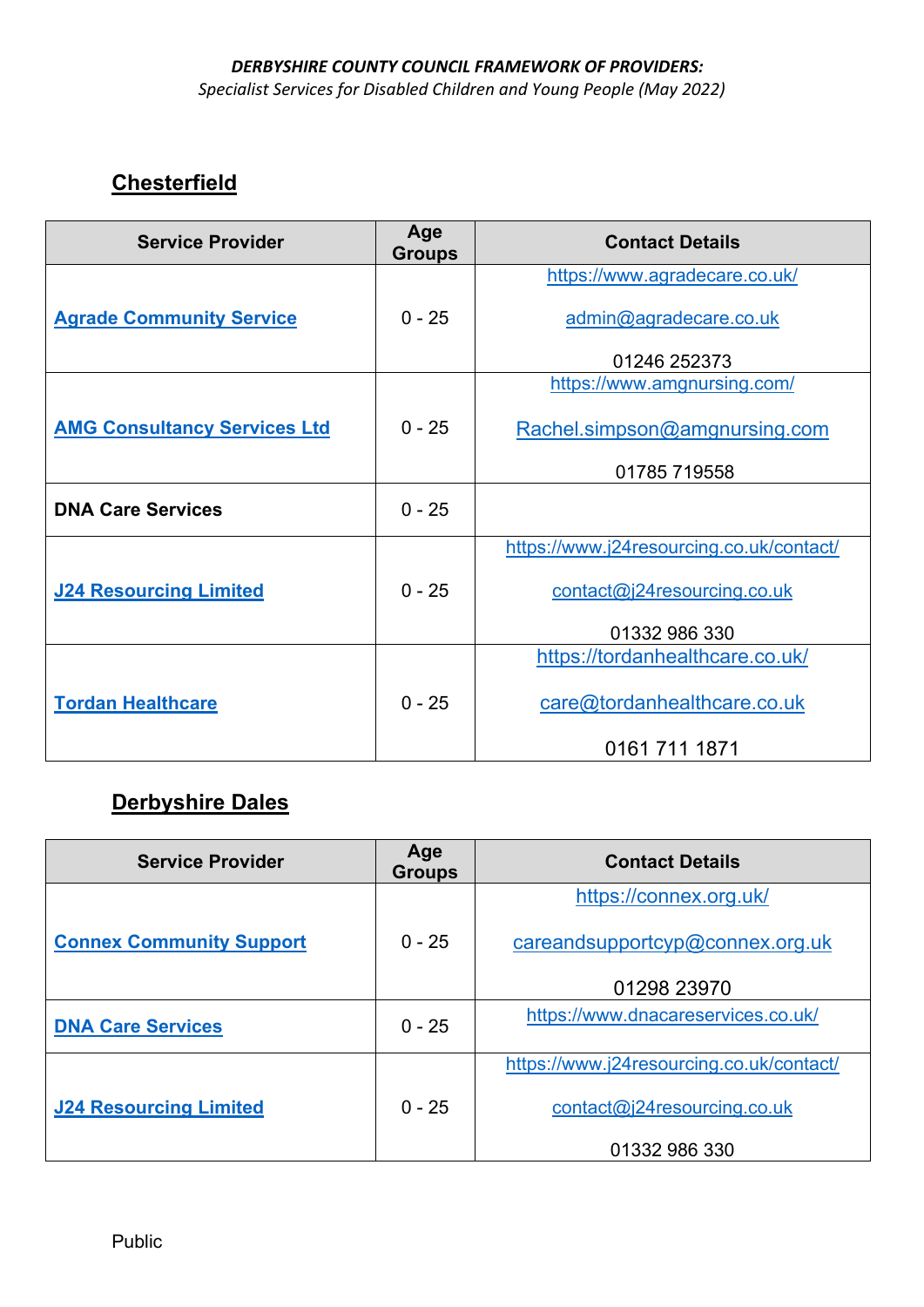*Specialist Services for Disabled Children and Young People (May 2022)* 

|                          |          | https://tordanhealthcare.co.uk/ |
|--------------------------|----------|---------------------------------|
| <b>Tordan Healthcare</b> | $0 - 25$ | care@tordanhealthcare.co.uk     |
|                          |          | 0161 711 1871                   |

# **Erewash**

| <b>Service Provider</b>       | Age<br><b>Groups</b> | <b>Contact Details</b>                   |
|-------------------------------|----------------------|------------------------------------------|
| <b>DNA Care Services</b>      | $0 - 25$             | https://www.dnacareservices.co.uk/       |
|                               |                      | https://www.j24resourcing.co.uk/contact/ |
| <b>J24 Resourcing Limited</b> | $0 - 25$             | contact@j24resourcing.co.uk              |
|                               |                      | 01332 986 330                            |

# **High Peak**

| <b>Service Provider</b>         | Age<br><b>Groups</b> | <b>Contact Details</b>                   |
|---------------------------------|----------------------|------------------------------------------|
|                                 |                      | https://connex.org.uk/                   |
| <b>Connex Community Support</b> | $0 - 25$             | careandsupportcyp@connex.org.uk          |
|                                 |                      | 01298 23970                              |
| <b>DNA Care Services</b>        | $0 - 25$             | https://www.dnacareservices.co.uk/       |
|                                 |                      | https://www.j24resourcing.co.uk/contact/ |
| <b>J24 Resourcing Limited</b>   | $0 - 25$             | contact@j24resourcing.co.uk              |
|                                 |                      | 01332 986 330                            |
|                                 |                      | https://tordanhealthcare.co.uk/          |
| <b>Tordan Healthcare</b>        | $0 - 25$             | care@tordanhealthcare.co.uk              |
|                                 |                      | 0161 711 1871                            |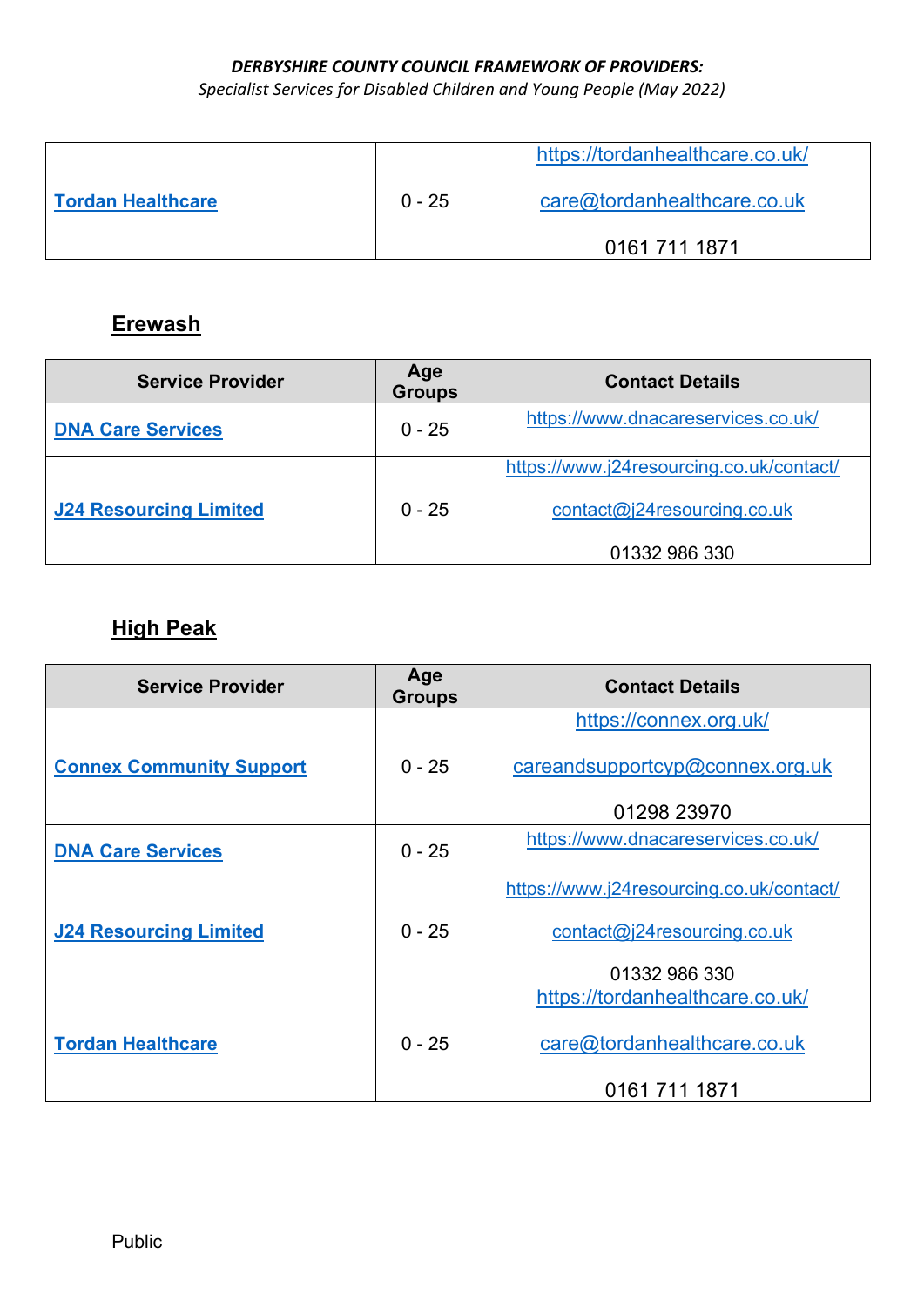#### *DERBYSHIRE COUNTY COUNCIL FRAMEWORK OF PROVIDERS: Specialist Services for Disabled Children and Young People (May 2022)*

# **North East Derbyshire**

| <b>Service Provider</b>             | Age<br><b>Groups</b> | <b>Contact Details</b>                   |
|-------------------------------------|----------------------|------------------------------------------|
|                                     |                      | https://www.agradecare.co.uk/            |
| <b>Agrade Community Service</b>     | $0 - 25$             | admin@agradecare.co.uk                   |
|                                     |                      | 01246 252373                             |
|                                     |                      | https://www.amgnursing.com/              |
| <b>AMG Consultancy Services Ltd</b> | $0 - 25$             | Rachel.simpson@amgnursing.com            |
|                                     |                      | 01785 719558                             |
| <b>DNA Care Services</b>            | $0 - 25$             | https://www.dnacareservices.co.uk/       |
|                                     |                      | https://www.j24resourcing.co.uk/contact/ |
| <b>J24 Resourcing Limited</b>       | $0 - 25$             | contact@j24resourcing.co.uk              |
|                                     |                      | 01332 986 330                            |
|                                     |                      | https://tordanhealthcare.co.uk/          |
| <b>Tordan Healthcare</b>            | $0 - 25$             | care@tordanhealthcare.co.uk              |
|                                     |                      | 0161 711 1871                            |

| <b>Service Provider</b>       | Age<br><b>Groups</b> | <b>Contact Details</b>                   |
|-------------------------------|----------------------|------------------------------------------|
| <b>DNA Care Services</b>      | $0 - 25$             | https://www.dnacareservices.co.uk/       |
|                               |                      | https://www.j24resourcing.co.uk/contact/ |
| <b>J24 Resourcing Limited</b> | $0 - 25$             | contact@j24resourcing.co.uk              |
|                               |                      | 01332 986 330                            |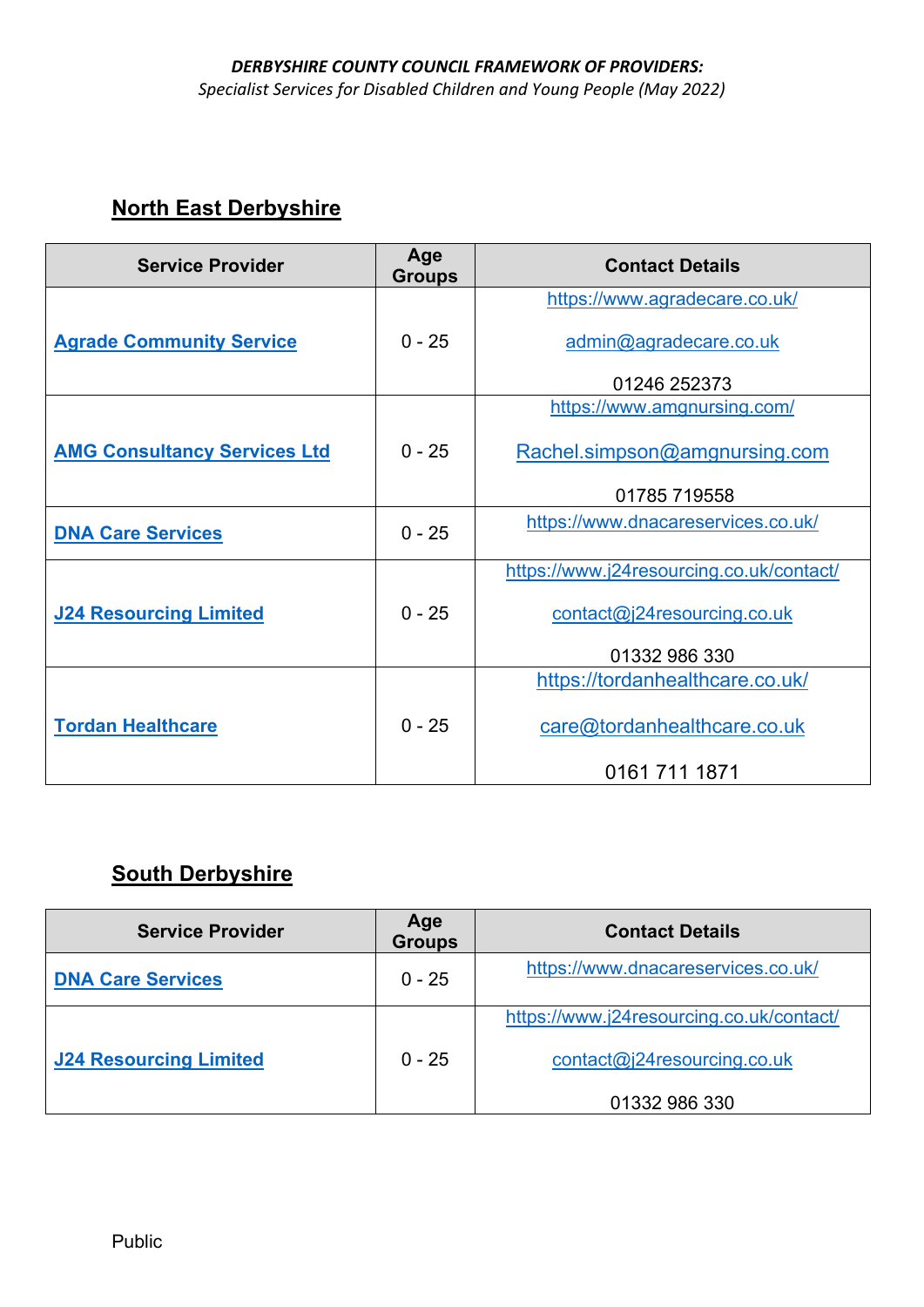*Specialist Services for Disabled Children and Young People (May 2022)* 

#### **SERVICE TYPE: SUPPORT PLANNING AND BROKERAGE**

To support disabled children, young people and their families with personal budgets or direct payments to develop a support plan. T provide a creative, impartial and efficient brokerage service where they need help to put their plans into action.

#### **Amber Valley**

| <b>Service Provider</b>                      | Age<br><b>Groups</b> | <b>Contact Details</b>                    |
|----------------------------------------------|----------------------|-------------------------------------------|
|                                              |                      | https://www.derbyshireautismservices.org/ |
| <b>Derbyshire Autism Services Group</b>      | $0 - 25$             | enquiries@derbyshireautismservices.org    |
|                                              |                      | 01773 741 221                             |
|                                              |                      | https://www.disabilitydirect.com/         |
| <b>Disability Direct</b>                     | $0 - 25$             | info@disabilitydirect.com                 |
|                                              |                      | 01332 299449                              |
|                                              |                      | http://www.therowan.org/                  |
| <b>The Rowan Organisation</b><br>(Intending) | $0 - 25$             | Info.acct@therowan.org                    |
|                                              |                      | 02476 322 860                             |

#### **Bolsover**

| <b>Service Provider</b>                      | Age<br><b>Groups</b> | <b>Contact Details</b>                    |
|----------------------------------------------|----------------------|-------------------------------------------|
|                                              |                      | https://www.derbyshireautismservices.org/ |
| <b>Derbyshire Autism Services Group</b>      | $0 - 25$             | enquiries@derbyshireautismservices.org    |
|                                              |                      | 01773 741 221                             |
|                                              |                      | https://www.disabilitydirect.com/         |
| <b>Disability Direct</b>                     | $0 - 25$             | info@disabilitydirect.com                 |
|                                              |                      | 01332 299449                              |
|                                              |                      | http://www.therowan.org/                  |
| <b>The Rowan Organisation</b><br>(intending) | $0 - 25$             | Info.acct@therowan.org                    |
|                                              |                      | 02476 322 860                             |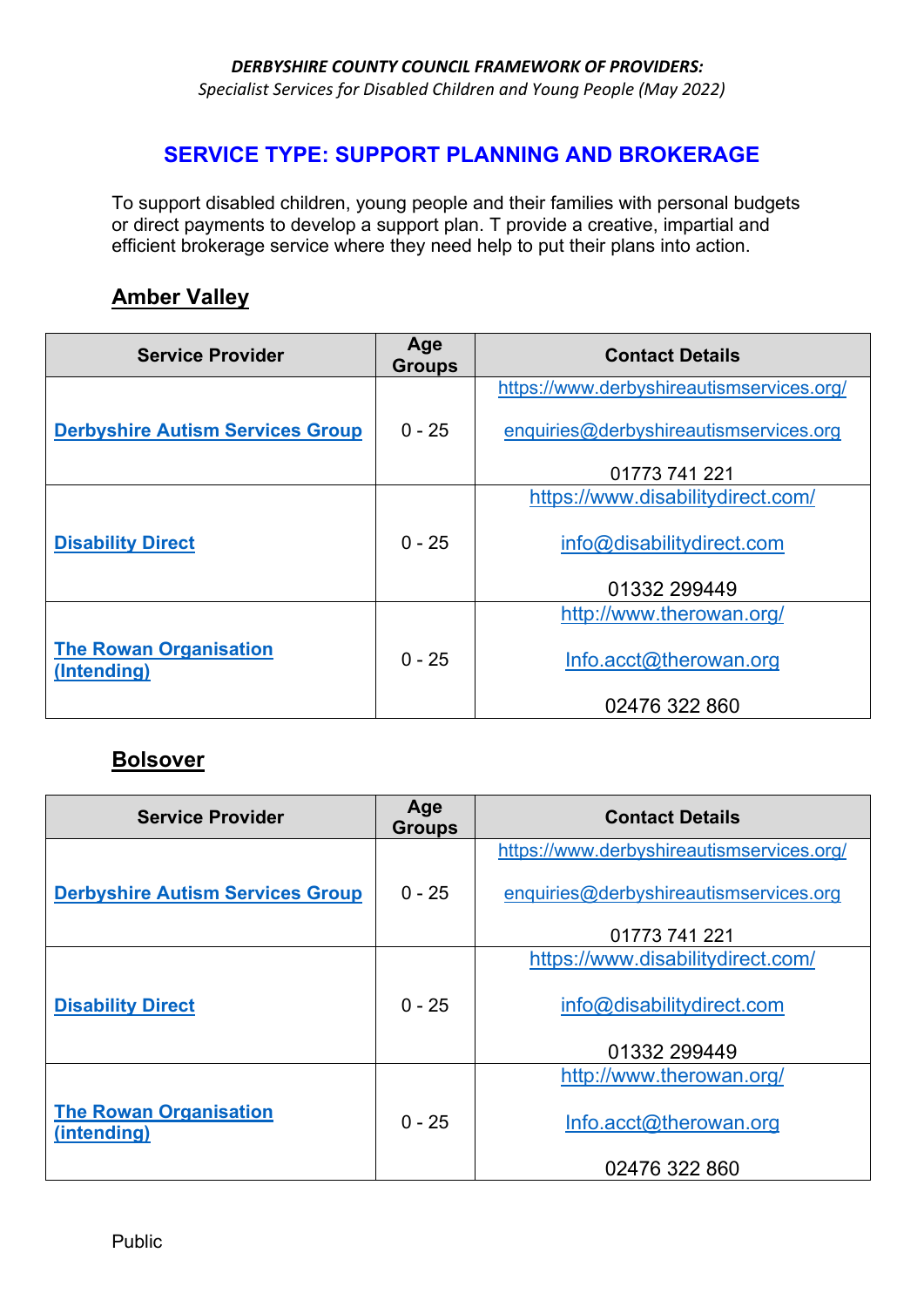*Specialist Services for Disabled Children and Young People (May 2022)* 

# **Chesterfield**

| <b>Service Provider</b>                 | Age<br><b>Groups</b> | <b>Contact Details</b>                    |
|-----------------------------------------|----------------------|-------------------------------------------|
|                                         |                      | https://www.derbyshireautismservices.org/ |
| <b>Derbyshire Autism Services Group</b> | $0 - 25$             | enquiries@derbyshireautismservices.org    |
|                                         |                      | 01773 741 221                             |
| <b>Disability Direct</b>                |                      | https://www.disabilitydirect.com/         |
|                                         | $0 - 25$             | info@disabilitydirect.com                 |
|                                         |                      | 01332 299449                              |
|                                         |                      | http://www.therowan.org/                  |
| <b>The Rowan Organisation</b>           | $0 - 25$             | Info.acct@therowan.org                    |
|                                         |                      | 02476 322 860                             |

# **Derbyshire Dales**

| <b>Service Provider</b>                 | Age<br><b>Groups</b> | <b>Contact Details</b>                    |
|-----------------------------------------|----------------------|-------------------------------------------|
|                                         |                      | https://www.derbyshireautismservices.org/ |
| <b>Derbyshire Autism Services Group</b> | $0 - 25$             | enquiries@derbyshireautismservices.org    |
|                                         |                      | 01773 741 221                             |
|                                         |                      | https://www.disabilitydirect.com/         |
| <b>Disability Direct</b>                | $0 - 25$             | info@disabilitydirect.com                 |
|                                         |                      | 01332 299449                              |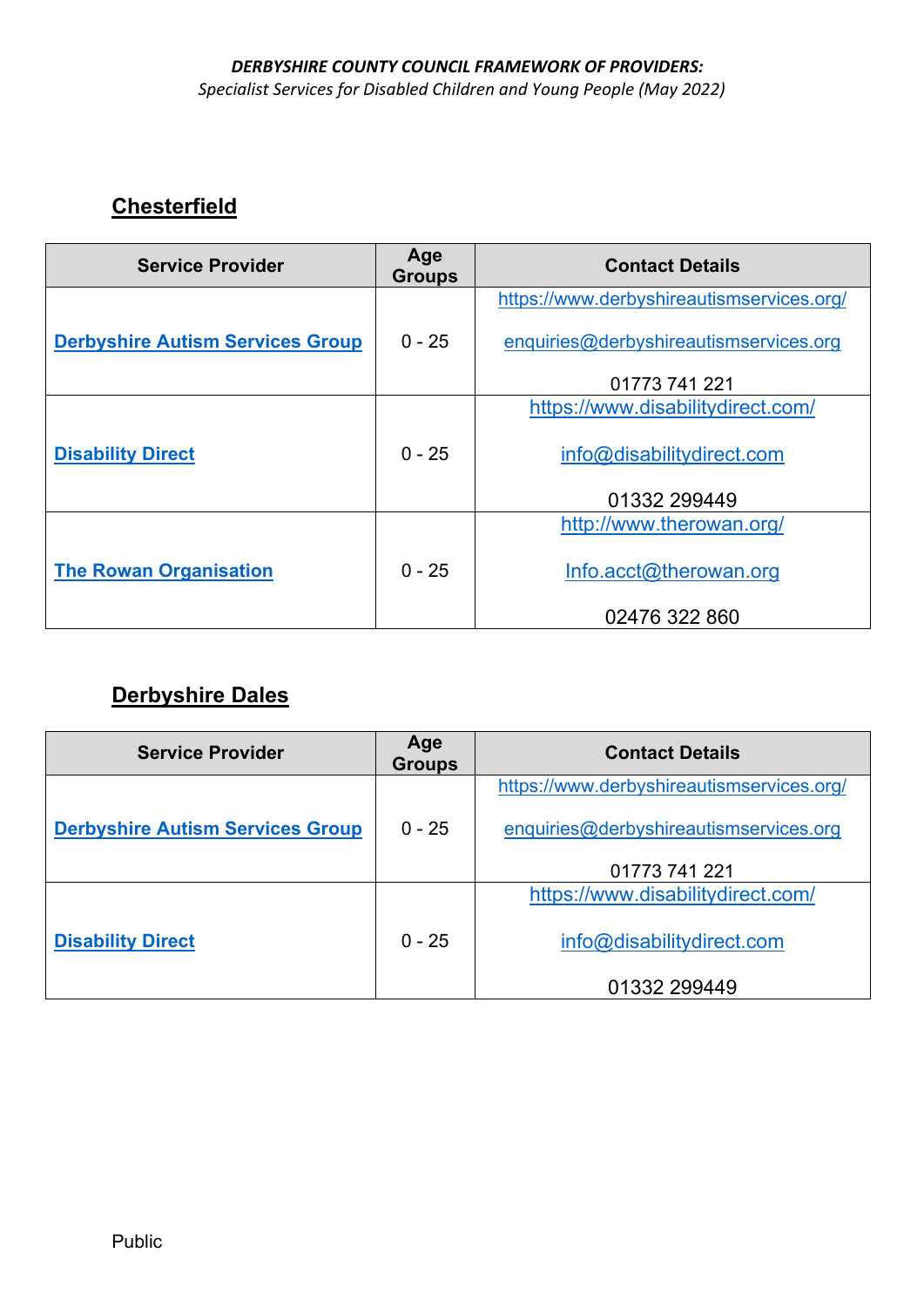*Specialist Services for Disabled Children and Young People (May 2022)* 

### **Erewash**

| <b>Service Provider</b>                      | Age<br><b>Groups</b> | <b>Contact Details</b>                    |
|----------------------------------------------|----------------------|-------------------------------------------|
|                                              |                      | https://www.derbyshireautismservices.org/ |
| <b>Derbyshire Autism Services Group</b>      | $0 - 25$             | enquiries@derbyshireautismservices.org    |
|                                              |                      | 01773 741 221                             |
|                                              |                      | https://www.disabilitydirect.com/         |
| <b>Disability Direct</b>                     | $0 - 25$             | info@disabilitydirect.com                 |
|                                              |                      | 01332 299449                              |
|                                              |                      | http://www.therowan.org/                  |
| <b>The Rowan Organisation</b><br>(Intending) | $0 - 25$             | Info.acct@therowan.org                    |
|                                              |                      | 02476 322 860                             |

# **High Peak**

| <b>Service Provider</b>                 | Age<br><b>Groups</b> | <b>Contact Details</b>                    |
|-----------------------------------------|----------------------|-------------------------------------------|
|                                         |                      | https://www.derbyshireautismservices.org/ |
| <b>Derbyshire Autism Services Group</b> | $0 - 25$             | enquiries@derbyshireautismservices.org    |
|                                         |                      | 01773 741 221                             |
|                                         |                      | https://www.disabilitydirect.com/         |
| <b>Disability Direct</b>                | $0 - 25$             | info@disabilitydirect.com                 |
|                                         |                      | 01332 299449                              |